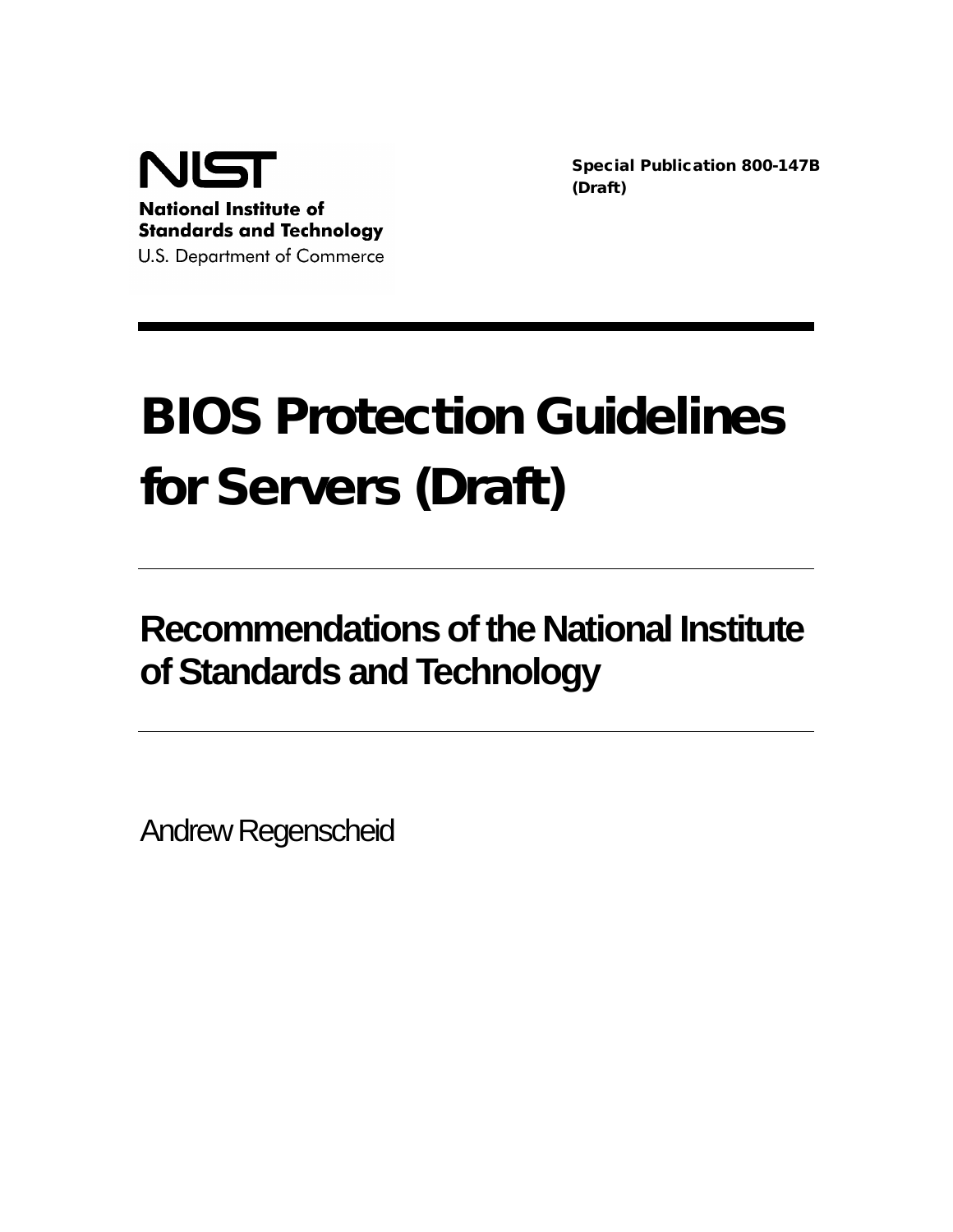**NIST Special Publication 800-147B (Draft)** 

BIOS Protection Guidelines for Servers (Draft)

*Recommendations of the National Institute of Standards and Technology*

#### **Andrew Regenscheid**

*Computer Security Division Information Technology Laboratory National Institute of Standards and Technology Gaithersburg, MD* 

# **C O M P U T E R S E C U R I T Y**

July 2012



**U.S. Department of Commerce**

Rebecca M. Blank, Acting Secretary

**National Institute of Standards and Technology**

Dr. Patrick D. Gallagher, Under Secretary of Commerce for Standards and Technology and Director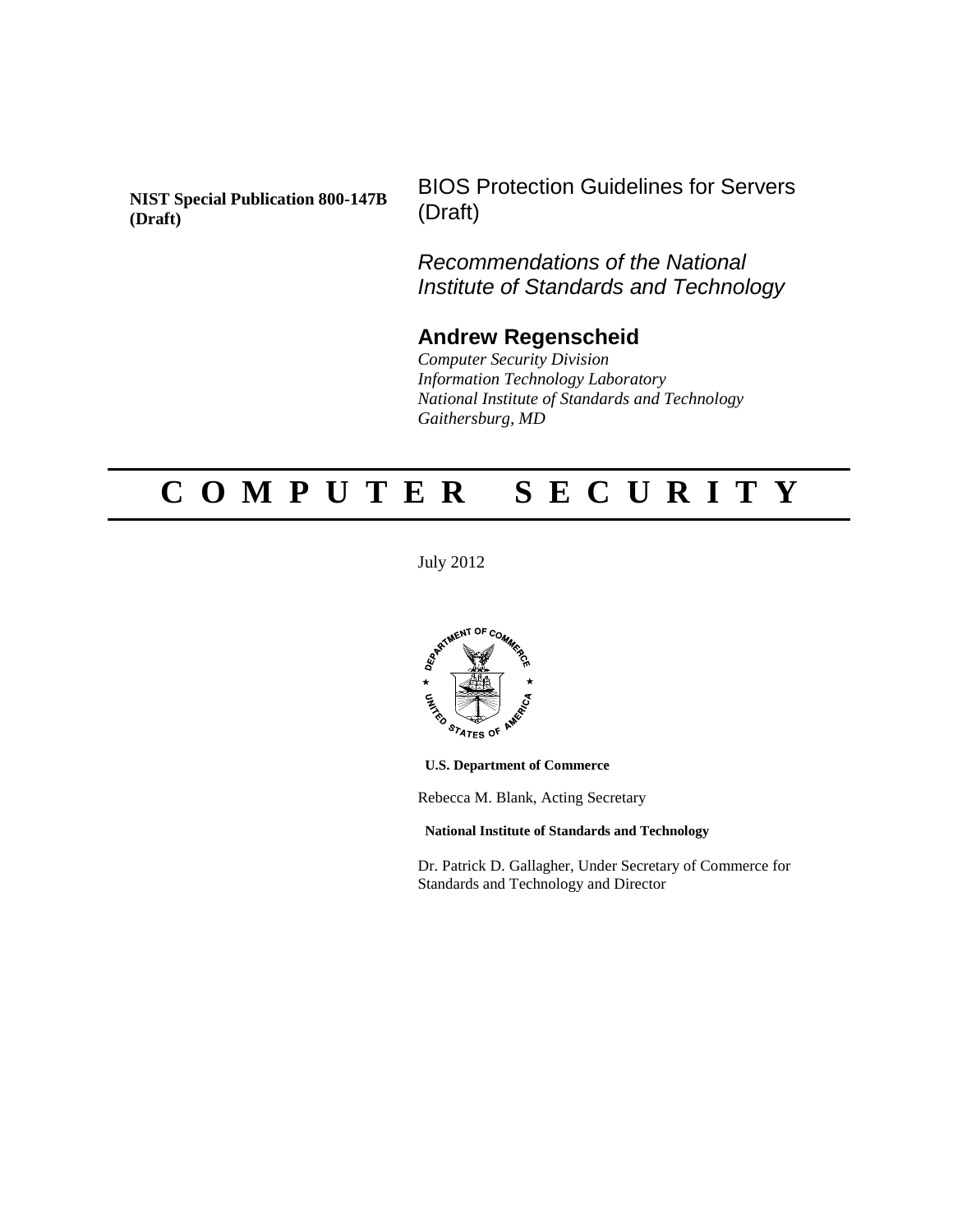#### **Reports on Computer Systems Technology**

The Information Technology Laboratory (ITL) at the National Institute of Standards and Technology (NIST) promotes the U.S. economy and public welfare by providing technical leadership for the Nation's measurement and standards infrastructure. ITL develops tests, test methods, reference data, proof of concept implementations, and technical analyses to advance the development and productive use of information technology. ITL's responsibilities include the development of management, administrative, technical, and physical standards and guidelines for the cost-effective security and privacy of other than national security-related information in Federal information systems. The Special Publication 800-series reports on ITL's research, guidelines, and outreach efforts in information system security, and its collaborative activities with industry, government, and academic organizations.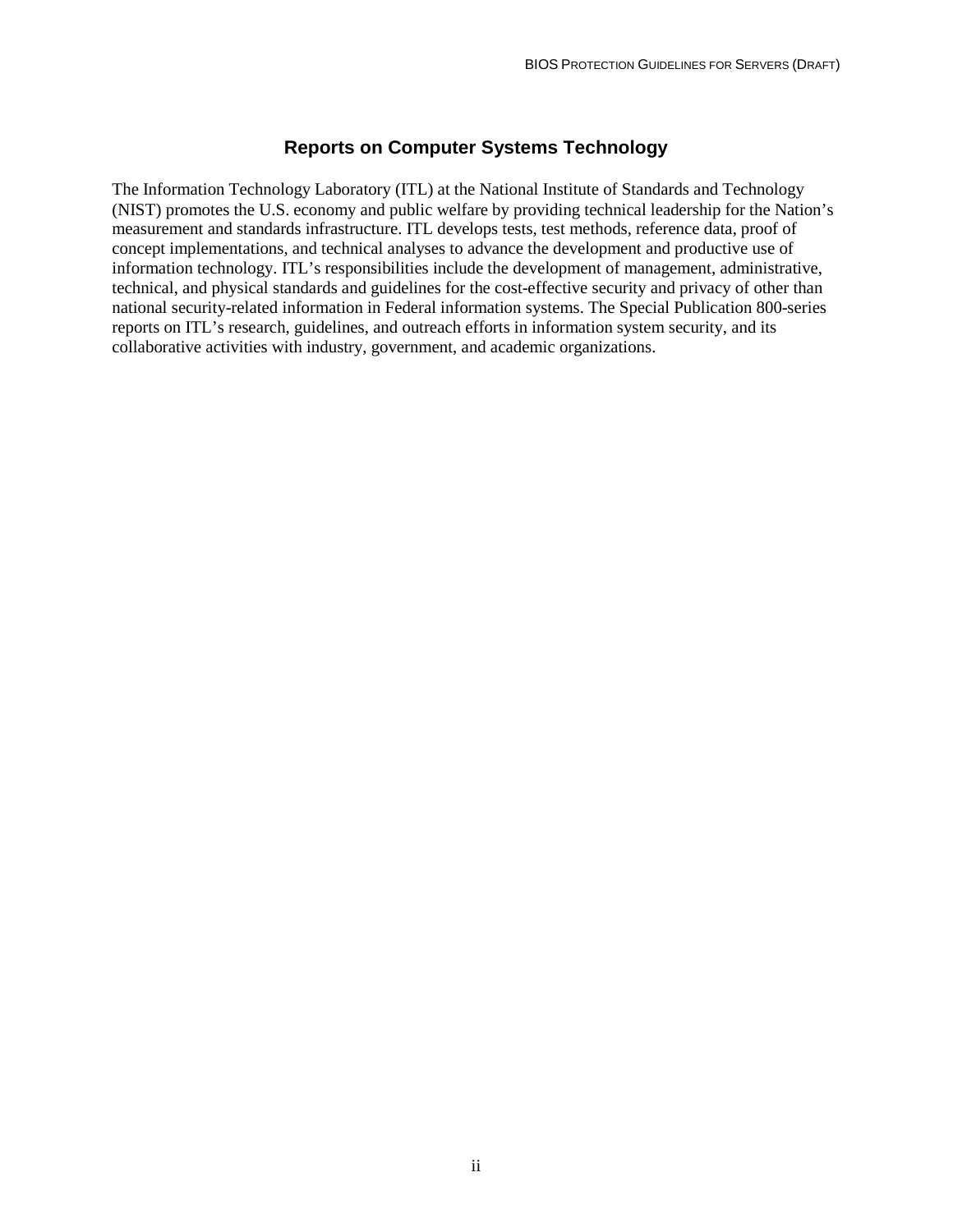### Authority

This publication has been developed by NIST to further its statutory responsibilities under the Federal Information Security Management Act (FISMA), Public Law (P.L.) 107-347. NIST is responsible for developing information security standards and guidelines, including minimum requirements for Federal information systems, but such standards and guidelines shall not apply to national security systems without the express approval of appropriate Federal officials exercising policy authority over such systems. This guideline is consistent with the requirements of the Office of Management and Budget (OMB) Circular A-130, Section 8b(3), *Securing Agency Information Systems*, as analyzed in Circular A-130, Appendix IV: *Analysis of Key Sections*. Supplemental information is provided in Circular A-130, Appendix III, *Security of Federal Automated Information Resources*.

Nothing in this publication should be taken to contradict the standards and guidelines made mandatory and binding on Federal agencies by the Secretary of Commerce under statutory authority. Nor should these guidelines be interpreted as altering or superseding the existing authorities of the Secretary of Commerce, Director of the OMB, or any other Federal official. This publication may be used by nongovernmental organizations on a voluntary basis and is not subject to copyright in the United States. Attribution would, however, be appreciated by NIST.

#### **National Institute of Standards and Technology Special Publication 800-147B (Draft) Natl. Inst. Stand. Technol. Spec. Publ. 800-147B, 31 pages (July 2012) CODEN: NSPUE2**

Certain commercial entities, equipment, or materials may be identified in this document in order to describe an experimental procedure or concept adequately. Such identification is not intended to imply recommendation or endorsement by NIST, nor is it intended to imply that the entities, materials, or equipment are necessarily the best available for the purpose.

There may be references in this publication to other publications currently under development by NIST in accordance with its assigned statutory responsibilities. The information in this publication, including concepts and methodologies, may be used by Federal agencies even before the completion of such companion publications. Thus, until each publication is completed, current requirements, guidelines, and procedures, where they exist, remain operative. For planning and transition purposes, Federal agencies may wish to closely follow the development of these new publications by NIST.

Organizations are encouraged to review all draft publications during public comment periods and provide feedback to NIST. All NIST publications, other than the ones noted above, are available at http://csrc.nist.gov/publications.

#### **Comments on this publication may be submitted to:**

National Institute of Standards and Technology Attn: Computer Security Division, Information Technology Laboratory 100 Bureau Drive (Mail Stop 8930) Gaithersburg, MD 20899-8930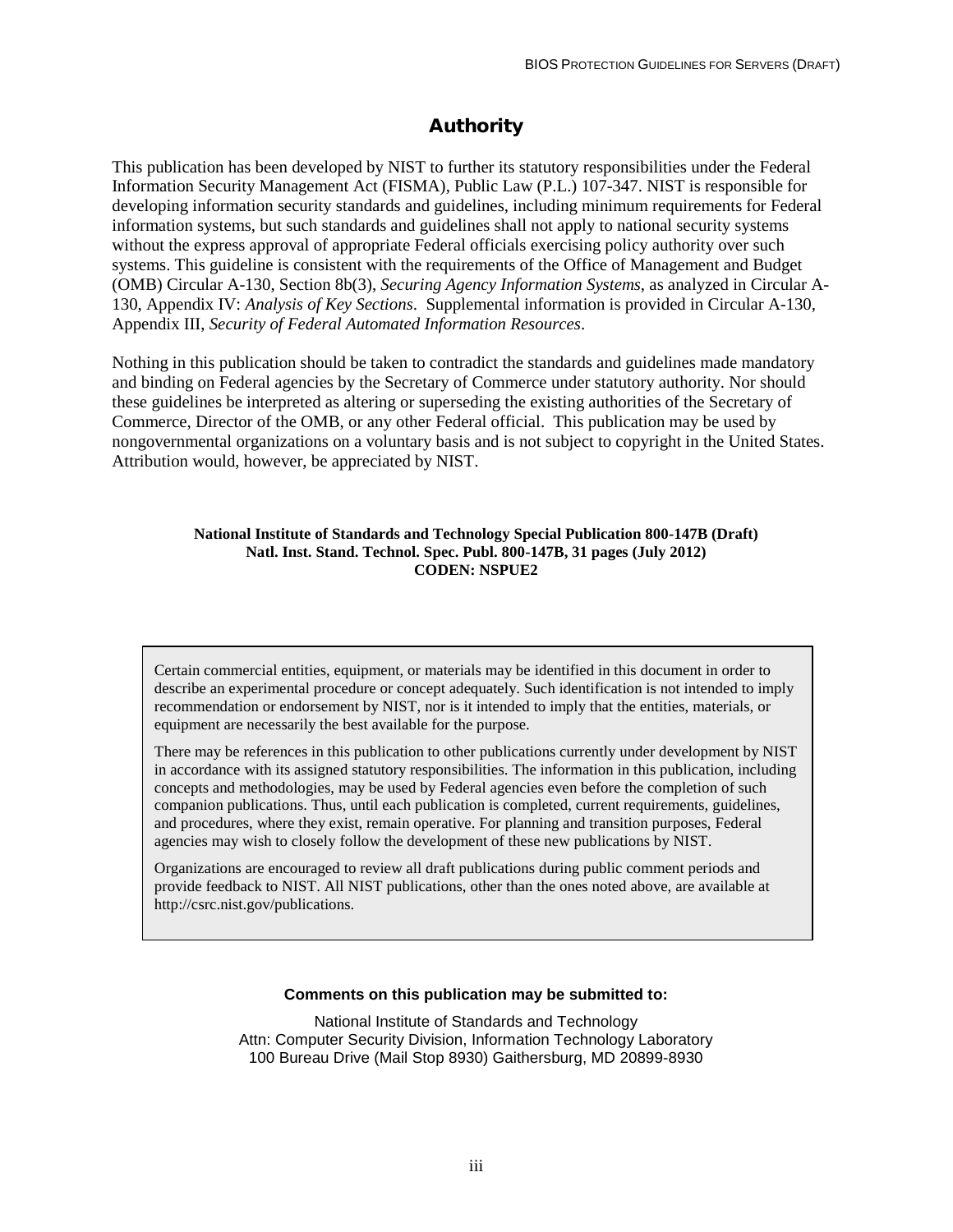#### Acknowledgments

The author, Andrew Regenscheid of the National Institute of Standards and Technology (NIST), wishes to thank his colleagues who reviewed drafts of this document and contributed to its technical content.

#### Abstract

Modern computers rely on fundamental system firmware, commonly known as the system Basic Input/Output System (BIOS), to facilitate the hardware initialization process and transition control to the operating system. Unauthorized modification of BIOS firmware by malicious software constitutes a significant threat because of the BIOS's unique and privileged position within the PC architecture. The guidelines in this document include requirements on servers to mitigate the execution of malicious or corrupt BIOS code. They apply to BIOS firmware stored in the BIOS flash, including the BIOS code, the cryptographic keys that are part of the root of trust for update, and static BIOS data. This guide is intended to provide server platform vendors with recommendations and guidelines for a secure BIOS update process.

#### Keywords

Basic Input/Output System (BIOS); information security; patch management; server security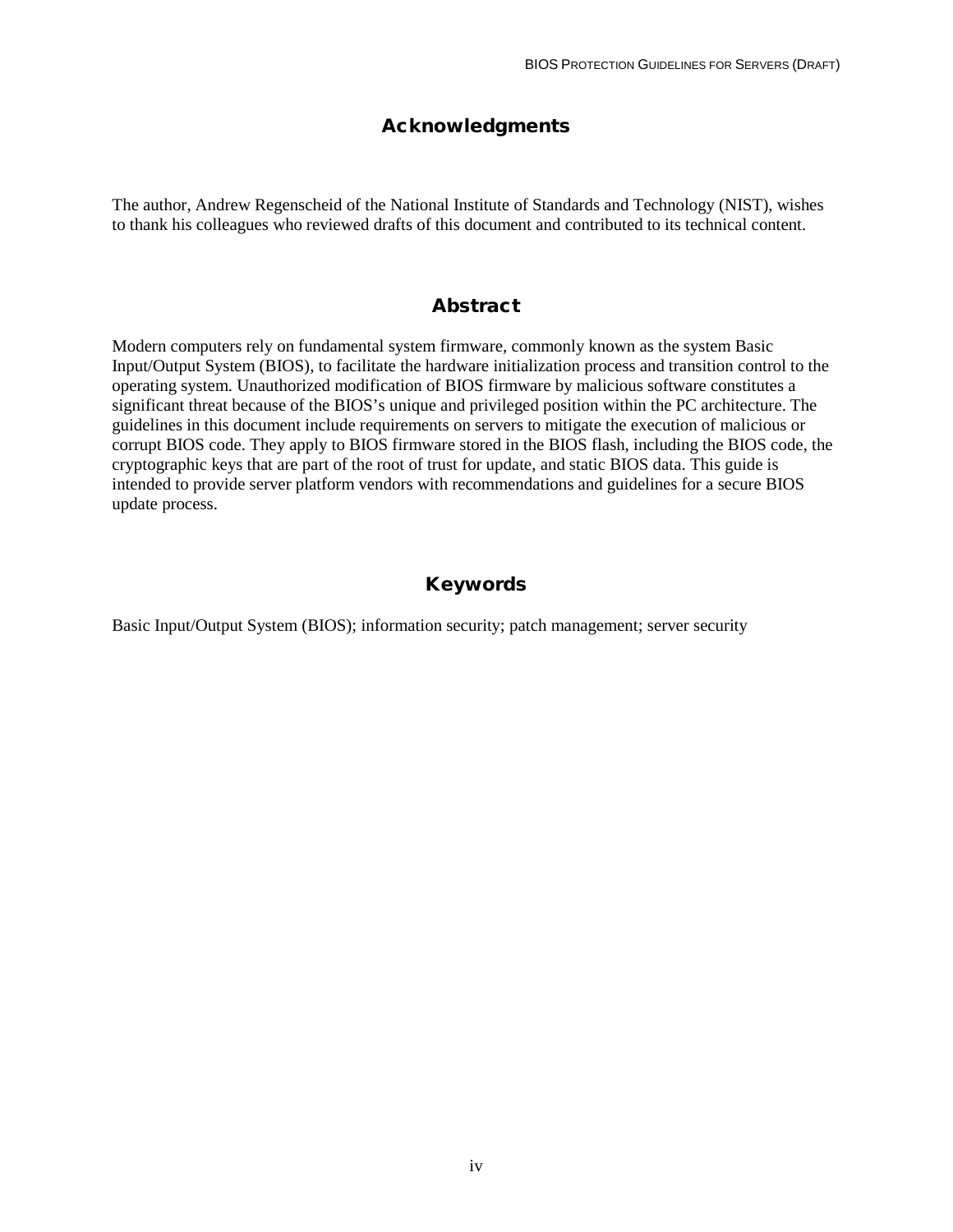### **Table of Contents**

| $\mathbf 1$ |                                 |                                                                           |  |  |  |
|-------------|---------------------------------|---------------------------------------------------------------------------|--|--|--|
|             | 1.1<br>1.2<br>1.3               |                                                                           |  |  |  |
| 2.          |                                 |                                                                           |  |  |  |
|             | 2.1<br>2.2<br>2.3<br>2.4<br>2.5 |                                                                           |  |  |  |
| 3.          |                                 |                                                                           |  |  |  |
|             | 3.1<br>3.2<br>3.3<br>3.4        |                                                                           |  |  |  |
| 4.          |                                 |                                                                           |  |  |  |
|             | 4.1<br>4.2<br>4.3               | Update Mechanism 3: Secure BIOS Update Requiring Verification at Boot 4-2 |  |  |  |
| 5.          |                                 |                                                                           |  |  |  |
|             | 5.1<br>5.2                      | Non-Bypassability of BIOS Protections by Service Processor 5-1            |  |  |  |

# **List of Appendices**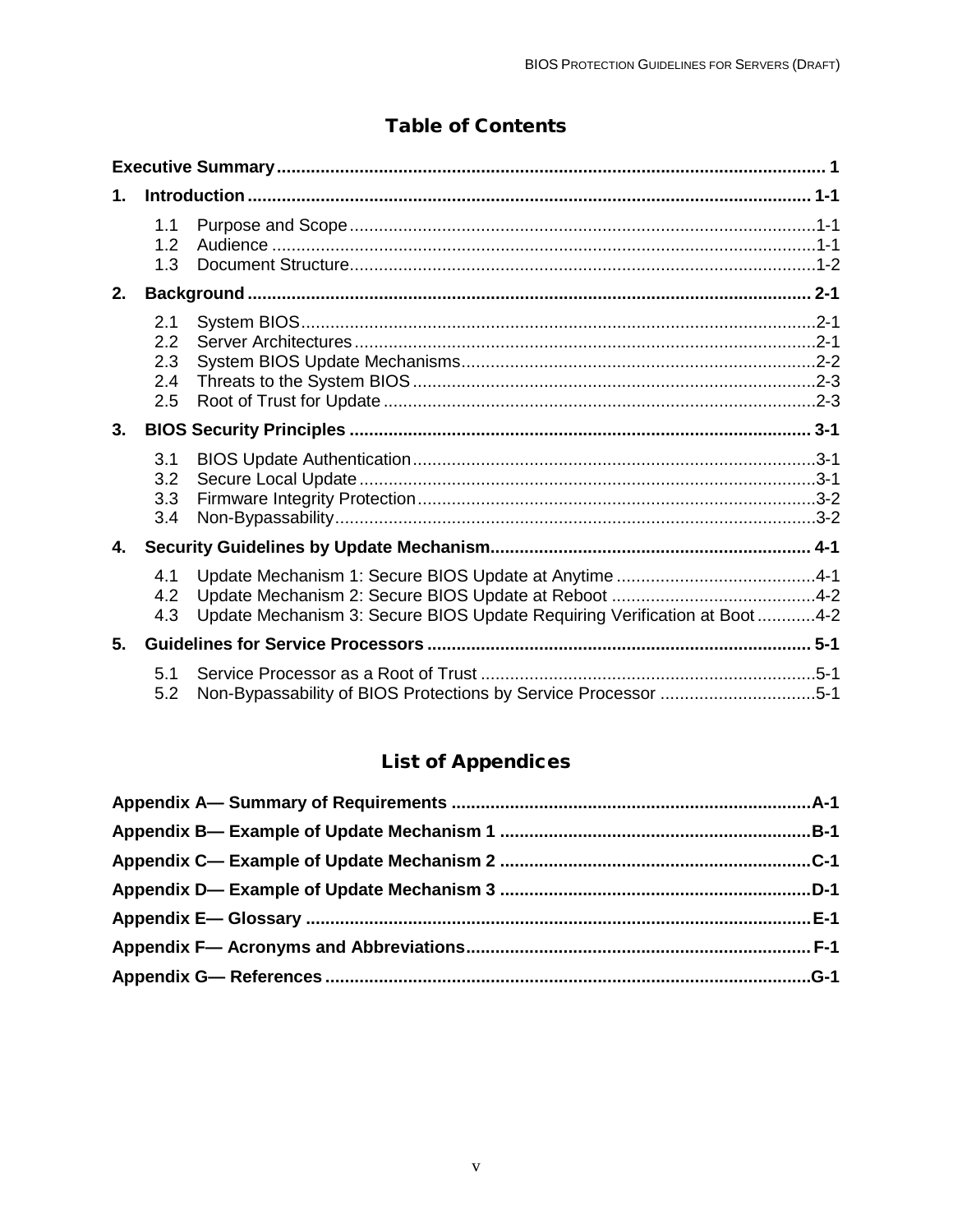#### **Executive Summary**

Modern computers rely on fundamental system firmware, commonly known as the system Basic Input/Output System (BIOS), to facilitate the hardware initialization process and transition control to the operating system. The BIOS is typically developed by both original equipment manufacturers (OEMs) and independent BIOS vendors, and is distributed to end-users by motherboard or computer manufacturers. Manufacturers frequently update system firmware to fix bugs, patch vulnerabilities, and support new hardware. This document is the second in a series of publications on BIOS protections. The first document, SP800-147, BIOS Protection Guidelines, was released in April 2011 and provides guidelines for desktop and laptop systems deployed in enterprise environments. In the future, NIST intends to develop a new publication providing an overview of BIOS protections for IT security professionals to be released as SP800-147rev1, and will reissue the current SP800-147 as SP800-147A at that time.

Unauthorized modification of BIOS firmware by malicious software constitutes a significant threat because of the BIOS's unique and privileged position within the PC architecture. Malicious BIOS modification could be part of a sophisticated, targeted attack on an organization—either a permanent denial of service or a persistent malware presence.

This document covers BIOS protections for managed and blade servers. These types of servers contain Service Processors—specialized microcontrollers that provide administrators with an interface to manage the host server. Servers, particularly those with Service Processors, may implement multiple BIOS update mechanisms. Servers implementing a single BIOS update mechanism, similar to those in PC client systems, are expected to meet the guidelines in SP800-147.

The security guidelines in this publication do not attempt to prevent installation of unauthentic BIOSs through the supply chain, by physical replacement of the BIOS chip, or through secure local update procedures.

Security guidelines are specified for four system BIOS security features:

- **Authenticated BIOS update mechanisms**, where digital signatures prevent the installation of BIOS update images that are not authentic.
- An optional **secure local update mechanism**, which requires that an administrator be physically present at the machine in order to install BIOS images without authentication.
- **Firmware integrity protections**, to prevent unintended or malicious modification of the BIOS outside the authenticated BIOS update process.
- **Non-bypassability** features, to ensure that there are no mechanisms that allow the system processor or any other system component to bypass the BIOS protections.

This document also provides additional information and recommendations for implementing BIOS protections using three BIOS update mechanisms that are commonly implemented in servers. This material is intended to help implementers design systems that meet the security requirements in this publication.

Service Processors are critical management components in many modern server designs. They are responsible for various management features, depending on the implementation of the system. Some, but not all, Service Processors are able to update the system BIOS. This document describes the possible roles of Service Processors in the system BIOS update process, and describes how the security guidelines apply to systems containing these components.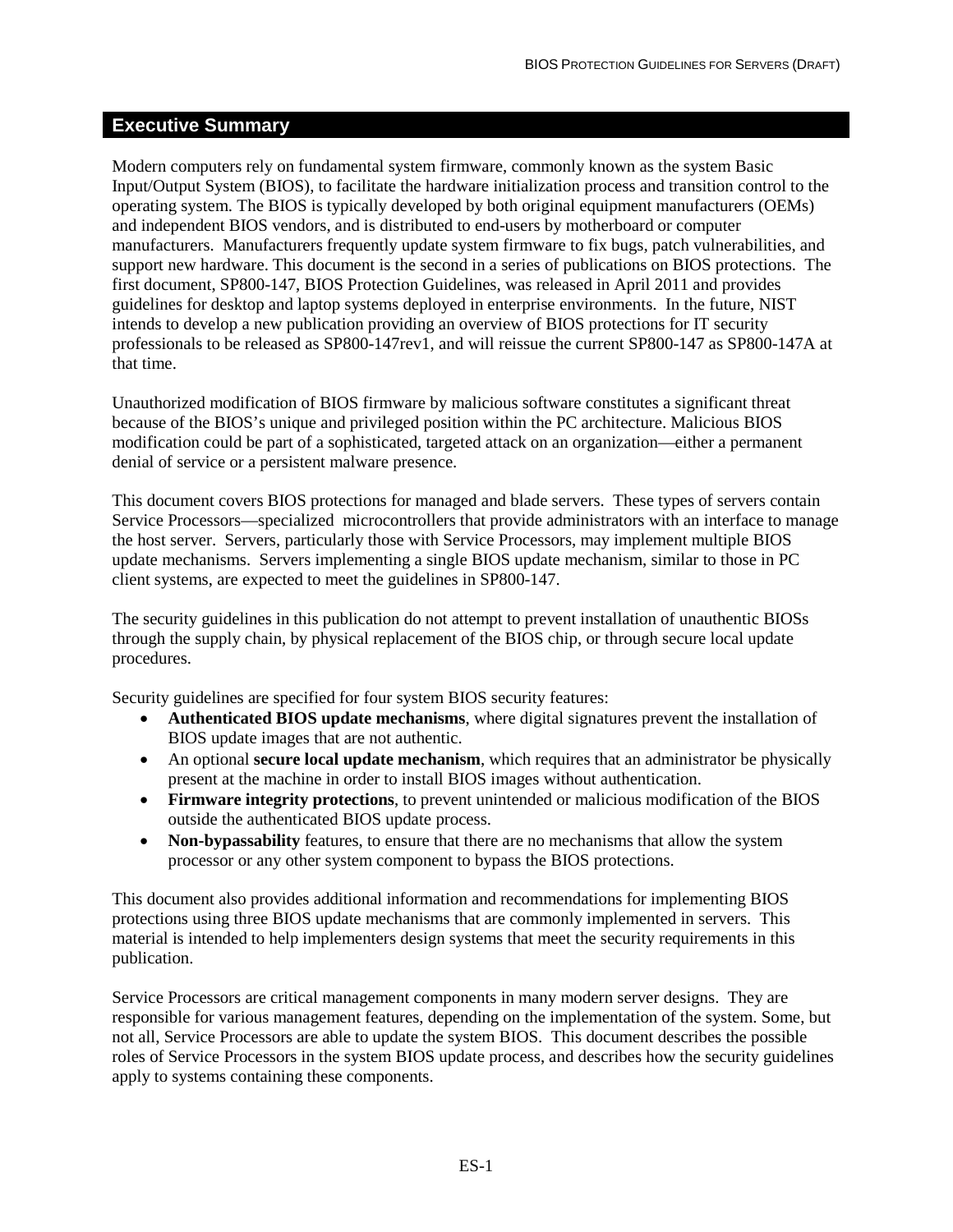#### **1. Introduction**

#### **1.1 Purpose and Scope**

This document provides guidelines for BIOS protections in server-class systems. It is the second in a series of publications on BIOS protections. The first document, SP800-147, BIOS Protection Guidelines, was released in April 2011 and provides guidelines for desktop and laptop systems deployed in enterprise environments. In the future, NIST intends to develop a new publication providing an overview of BIOS protections for IT security professionals to be released as SP800-147rev1, and will reissue the current SP800-147 as SP800-147A at that time.

Unauthorized modification of BIOS firmware by malicious software constitutes a significant threat because of the BIOS's unique and privileged position within modern computer system architectures. Malicious BIOS modification could be part of a sophisticated, targeted attack on an organization—either a permanent denial of service (if the BIOS is corrupted) or a persistent malware presence (if the BIOS is implanted with malware).

The three core principles of BIOS protection outlined in NIST SP 800-147 for client systems authenticated firmware updates, integrity protection, and non-bypassability of protection mechanisms apply to server-class machines. However, the architectural and operational complexity in servers due to the need to remotely manage them makes it more difficult to implement BIOS security protections in the same manner as clients; the core reason for the increased difficulty is that servers typically possess multiple BIOS update mechanisms. In addition, some servers have one or more service processors (SPs). SPs perform various management functions for the hosts, which may include BIOS updates. This introduces the SP as a security-critical component, and thus this document includes guidelines for SPs that are part of the BIOS update process.

As used in this publication, the term BIOS refers to conventional BIOS, Extensible Firmware Interface (EFI) BIOS, and Unified Extensible Firmware Interface (UEFI) BIOS*.* The guidelines in this document include requirements on servers to mitigate the execution of malicious or corrupt BIOS code. They apply to BIOS firmware stored in the BIOS flash memory, including the BIOS code, the cryptographic keys that are part of the root of trust for update (RTU), and static BIOS data. Option ROMs that are stored with the system BIOS firmware and are updated by the same mechanism are considered part of the BIOS for the purposes of this document. These guidelines do not apply to Option ROMs and firmware stored elsewhere in a server, such as on an option card itself.

This guide is intended to provide server platform vendors with recommendations and guidelines for a secure BIOS update process. System administrators should consult Section 3.2 of NIST SP 800-147 for recommended best practices for managing BIOS in client and server systems.

#### **1.2 Audience**

The intended audience for this document includes BIOS and platform vendors of server-class systems, and information system security professionals who are responsible for managing the servers' security, secure boot processes, and hardware security modules. The material may also be of use when developing enterprise-wide procurement strategies and deployment.

The material in this document is technically oriented, and it is assumed that readers have at least a basic understanding of system and network security. The document provides background information to help such readers understand the topics that are discussed. Readers are encouraged to take advantage of other resources (including those listed in this document) for more detailed information.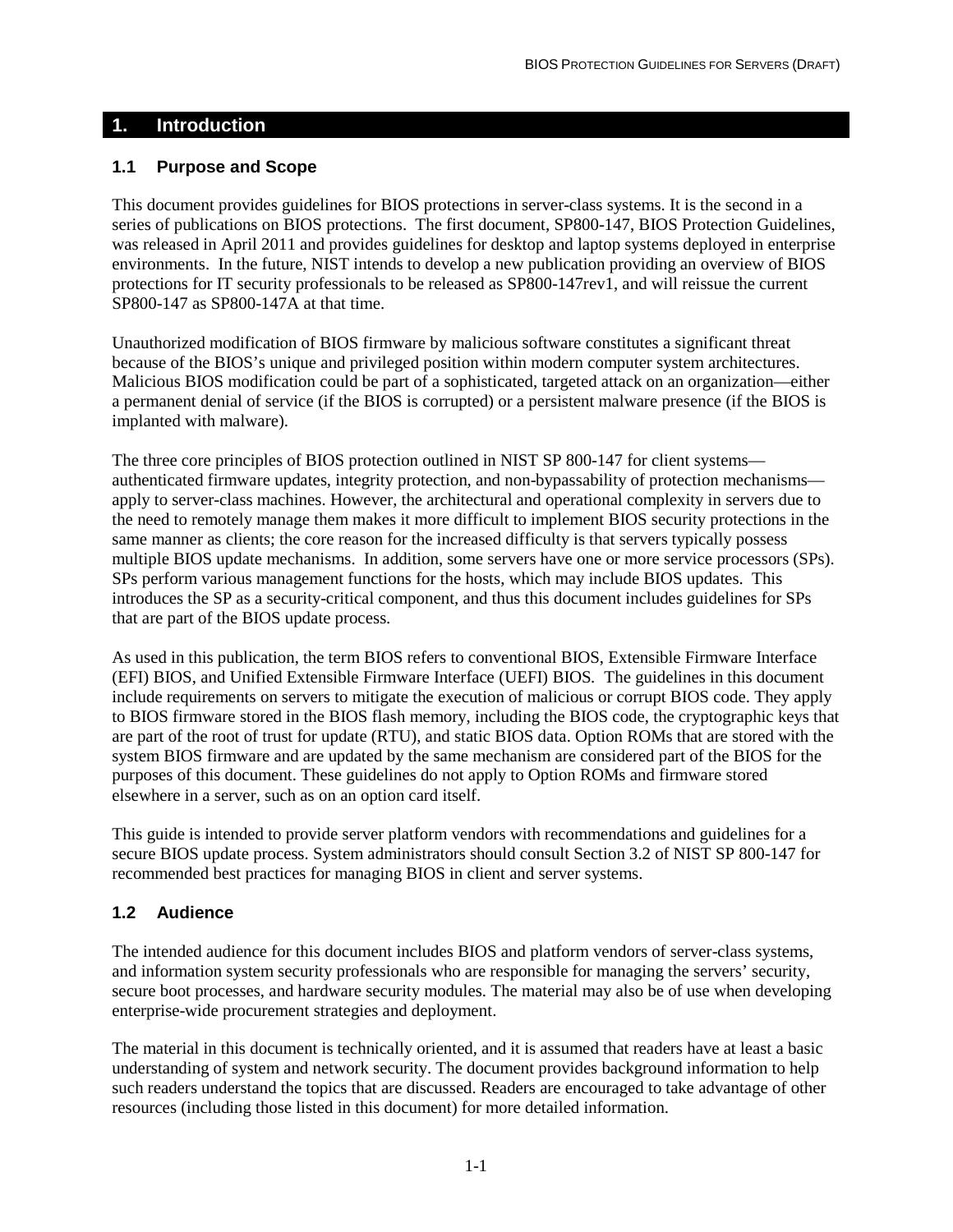#### **1.3 Document Structure**

The remainder of this document is organized into the following major sections:

- Section 2 presents an overview of the BIOS, describes server architectures and update mechanisms, identifies potential threats to BIOS in servers, and explains the Root of Trust for Update.
- Section 3 identifies security controls for BIOS implementations that are required or recommended to mitigate threats to BIOS in servers.
- Section 4 provides additional security guidelines for each of the three update mechanisms.
- Section 5 provides additional security guidelines for Service Processors in managed and blade servers.

The document also contains appendices with supporting material:

- Appendix A contains a summary of the security guidelines for system BIOS implementations.
- **Appendices B, C, and D describe examples of possible system designs for implementing the BIOS** protections in servers.
- $\blacksquare$  Appendix E defines terms used in this document.
- Appendix F contains a list of acronyms and abbreviations used in this document.
- Appendix G contains a list of references used in the development of this document.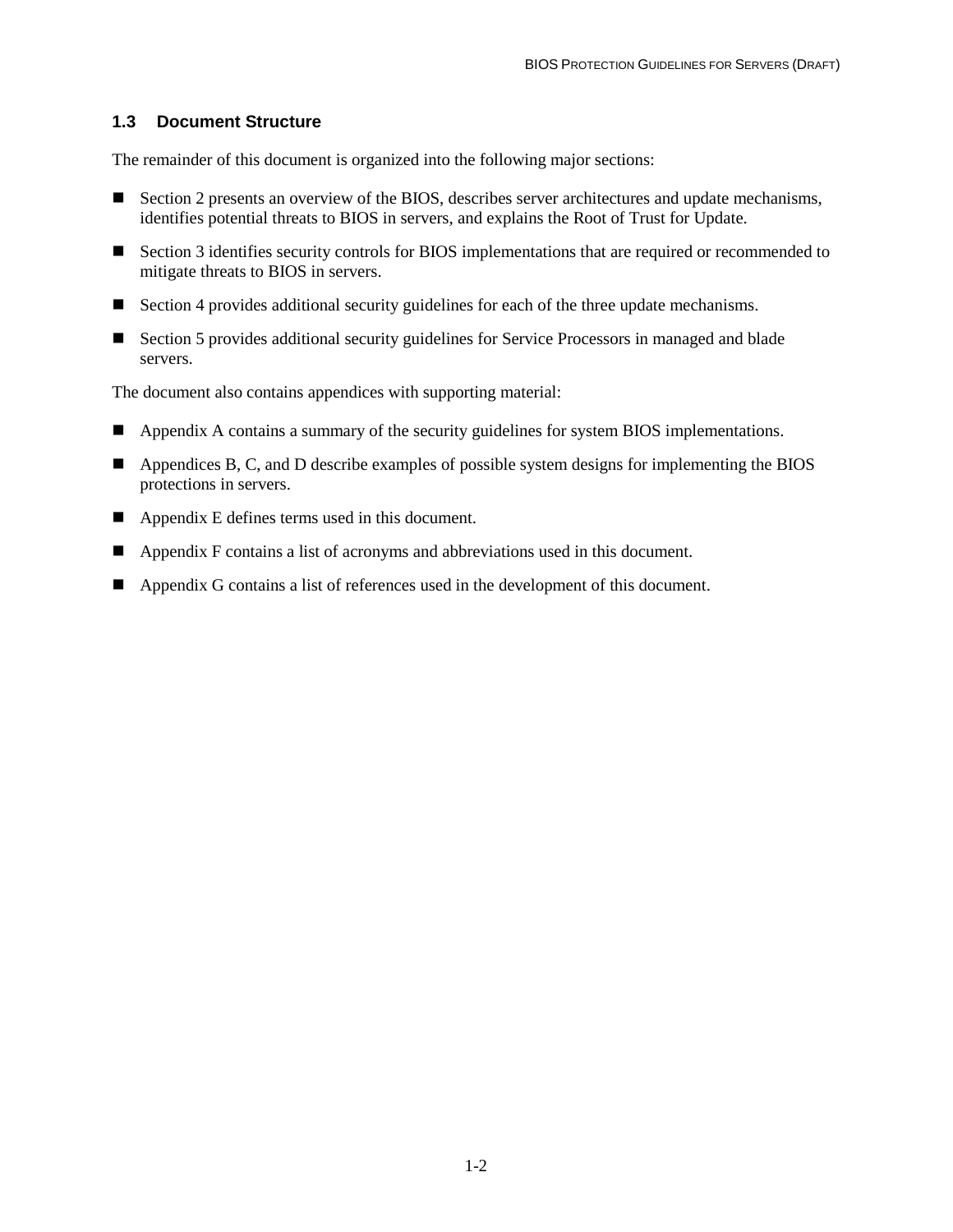#### **2. Background**

This section provides background information on the system BIOS and types of server architectures. It identifies the primary methods used for updating the system BIOS, and it also discusses security issues and threats to the system BIOS. Finally, it discusses Root of Trust for Update components.

#### **2.1 System BIOS**

Exclusive of certain configuration and security code that may be embedded into a platform's silicon components, e.g. processor, the system BIOS is the first software executed on the main central processing unit (CPU) when a computer is powered on. While the system BIOS was originally responsible for providing operating systems access to hardware, its primary role on modern machines is to initialize and test hardware components and load the operating system. In addition, the BIOS loads and initializes important system management functions, such as power and thermal management. The system BIOS may also load CPU microcode patches during the boot process.

There are several different types of BIOS firmware. Some computers use a 16-bit conventional BIOS, while many newer systems use boot firmware based on the UEFI specifications [UEFI]. In this document we refer to all types of boot firmware as BIOS firmware, the system BIOS, or simply BIOS. When necessary, we differentiate conventional BIOS firmware from UEFI firmware by calling them the conventional BIOS and UEFI BIOS, respectively.

System BIOS is typically developed by the original equipment manufacturer (OEM) of the server. Manufacturers frequently update system firmware to fix bugs, patch vulnerabilities, and support new hardware. The system BIOS is typically stored on electrically erasable programmable read-only memory (EEPROM) or other forms of flash memory, and is modifiable by end users. Typically, system BIOS firmware is updated using a utility or tool that has special knowledge of the non-volatile storage components in which the BIOS is stored. This tool may run on one of the CPUs in the server itself, or it could run on a management processor within the server chassis.

A given computer system can have BIOS in several different locations. In addition to the motherboard, BIOS may be found on hard drive controllers, video cards, network cards and other add-in cards. This additional firmware generally takes the form of Option ROMs (containing conventional BIOS and/or UEFI drivers). These are loaded and executed by the system firmware during the boot process. Other system devices, such as hard drives and optical drives, may have their own microcontrollers and other types of firmware.

The guidelines in this document apply to BIOS firmware stored in the BIOS flash memory, including the BIOS code, the cryptographic keys that are part of the root of trust for update, and static BIOS data. Option ROMs that are stored with the system BIOS firmware and are updated by the same mechanism are considered part of the BIOS for the purposes of this document. However, the guidelines do not apply to Option ROMs and firmware stored elsewhere in a server, such as on an option card itself.

For more information on system BIOS fundamentals, see Section 2 of NIST SP 800-147.

#### **2.2 Server Architectures**

In this subsection, we differentiate servers into three classes: Basic Servers, Managed Servers, and Blade Servers. The distinctions made here have to do with the mechanisms employed to update the system BIOS.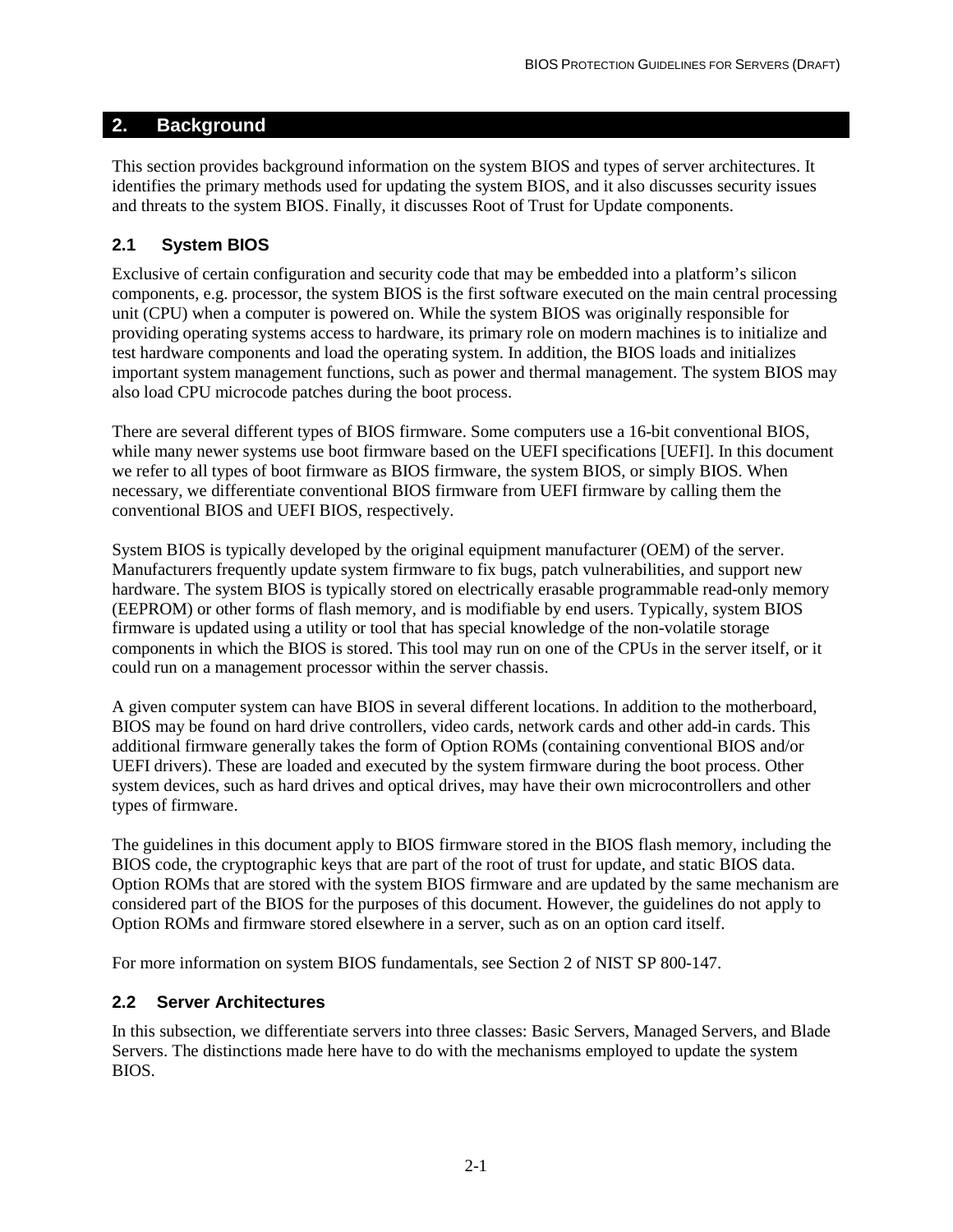A **Basic Server** is architecturally similar to a client PC system with a single BIOS update mechanism. The requirements for protecting BIOS updates for a Basic Server can be satisfied by meeting the requirements listed in Section 3.1 in NIST SP 800-147. Typically the Root of Trust for Update (RTU) on a Basic Server is part of the system BIOS (see Section 2.5 for more on RTUs). Hardware protections may integrate the use of a Trusted Platform Module (TPM) and chipset-based locking mechanisms.

A **Managed Server** is a computer system with a dedicated management channel used for device maintenance and additional server management features. In addition to host processors, a Managed Server will have a Service Processor (see below) capable of performing system management, possibly including BIOS updates. It is critical to prevent the execution of malicious or corrupt code on the Service Processor since it has direct control over other operational aspects of the server. As a potential BIOS update mechanism, the code executed on the Service Processor may contain an RTU and must be protected from unauthorized modification.

A **Blade Server** is a specialized server hardware platform design that is configured as a mounted device in a chassis/enclosure that can be installed in a rack system. These platforms often have shared power and cooling and a shared management interface. Blades function either autonomously in a chassis/enclosure/rack as a bank of servers or they may be controlled by a central bus manager. This system configuration also may have multiple paths for updating the BIOS used to run the individual blades. From the BIOS update perspective, a Blade Server is typically similar to a managed server. Industry also uses the term multi-node (or modular) servers which have the same requirements as the Blade Servers for BIOS protections.

Managed and Blade Servers have a **Service Processor**, sometimes called a Baseboard Management Controller, which is a specialized microcontroller. The Service Processor is often a special add-in card or embedded on the server motherboard. The Service Processor microcontroller runs a specialized operating system typically stored in flash memory, and provides administrators with an interface to manage the host server. The Service Processor is typically a highly privileged component in modern servers, often capable of updating firmware and software on the system, changing configuration settings, and reading from system memory. This document assumes administrators will implement proper computer, network, and physical security controls to mitigate the unique risks to Service Processors. For instance, typically administrators interact with the System Processor over a network interface. Security best practices dictate that the Service Processor should be on a private LAN accessible only to system administrators.

Service Processors are responsible for various features, depending on the implementation of the system. The Service Processor will typically monitor various sensors in the server, such as temperature and power sensors for thermal and power management. It might provide administrators with a mechanism to update software or firmware on the server and host operating system. Maintaining the security of the Service Processor is critical to maintaining the integrity and availability of the server. See Section 5 for security requirements for Service Processors.

#### **2.3 System BIOS Update Mechanisms**

The guidelines in this publication are intended to secure BIOS update mechanisms so that only authentic, authorized BIOS images are flashed. While client systems typically only have one path for updating the BIOS, server systems may implement several update mechanisms to allow administrators to update the BIOS from different environments. This publication identifies three general types of authenticated BIOS update mechanisms. A server will typically implement one or more of these update mechanisms. Each mechanism is briefly described below: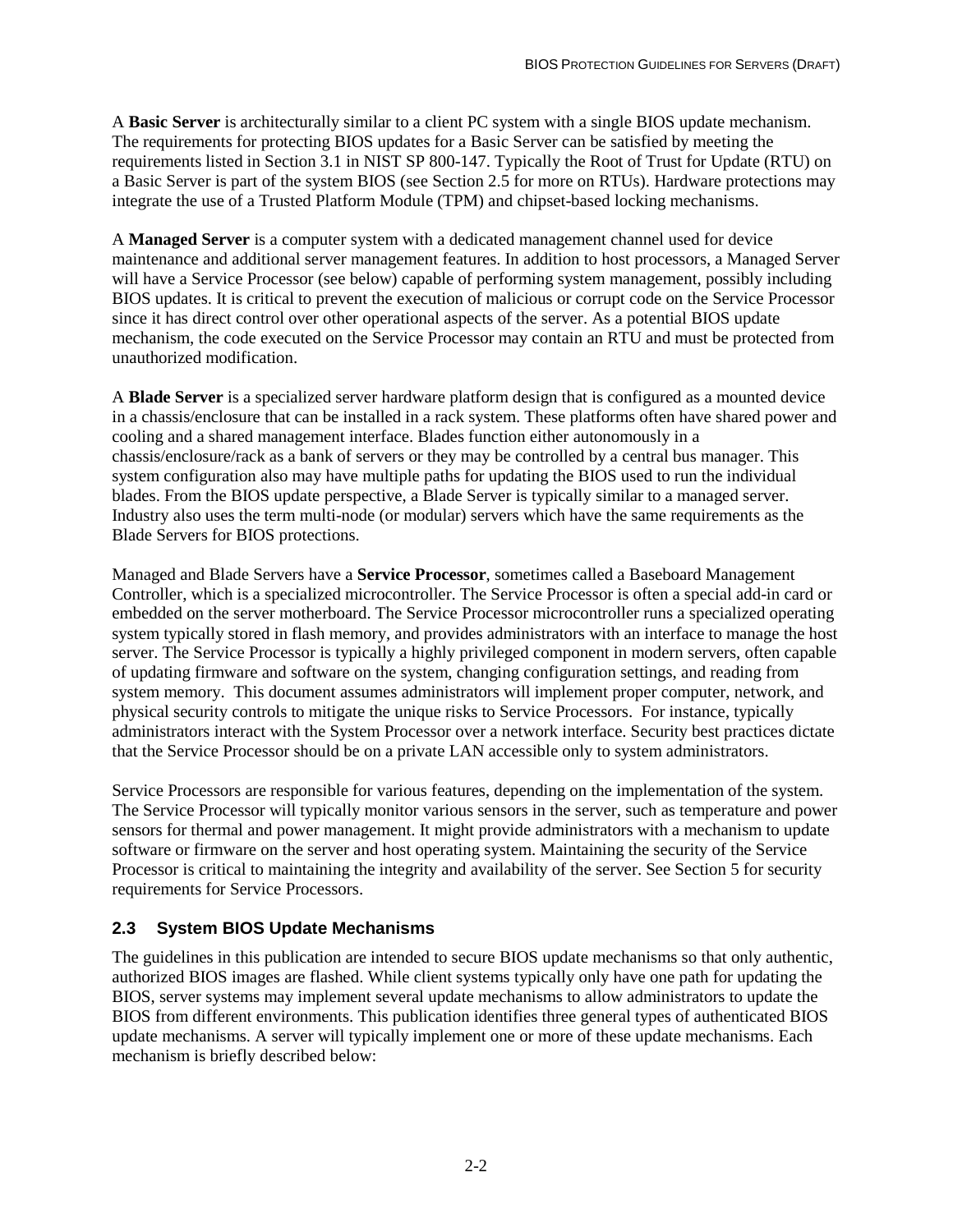- **Update Mechanism 1 – Authenticated BIOS update that can occur anytime**. This update mechanism allows the BIOS flash memory to be securely updated irrespective of the operating state of the server. This includes being able to update the BIOS while the server operates without requiring a reboot to update the BIOS flash. This mechanism protects against storing inauthentic code in the BIOS flash memory.
- **Update Mechanism 2 – Authenticated BIOS update on reboot**. This BIOS update mechanism allows the flash process to be initiated during server runtime, but the actual update of the BIOS flash memory does not occur until the system reboots. This mechanism protects against storing inauthentic code in the BIOS flash memory.
- **Update Mechanism 3 – BIOS update at runtime and verification of BIOS on reboot**. With this BIOS update mechanism, the BIOS is verified to be authentic before it is executed on every boot. This mechanism would be necessary if the BIOS flash locking mechanism is inadequate to guarantee the integrity of a running system's BIOS flash memory. If the BIOS flash memory is determined to be inauthentic during boot, an automatic recovery process is initiated and the inauthentic BIOS is not executed.

In addition, some servers may include a **secure local update mechanism** that updates the system BIOS without using any of the three authenticated update mechanisms discussed above. A secure local update mechanism ensures the authenticity and integrity of the BIOS update image by requiring that an administrator be physically present at the server to conduct the update. The requirement for physical presence mitigates the risk of remote attacks against the system BIOS.

#### **2.4 Threats to the System BIOS**

A server is susceptible to the same forms of attack that threaten a client system. Execution of operating system-level malware on servers could precede a BIOS attack. Server BIOS updates that are executed without being authenticated as coming from a trusted source are vulnerable to attacks. Since servers may have multiple BIOS update mechanisms, each mechanism has a risk of vulnerability. Additionally, the interaction between update mechanisms potentially introduces additional vulnerabilities.

The Service Processor in servers has elevated privileges to perform system management, which may include modifying BIOS. While the Service Processor might be controlled through an isolated communication channel, unauthorized access to this channel exposes great risk to the server. While many security practices focus on the data network, the management network might be less vetted and less protected without special efforts.

If insufficiently protected, BIOS image backups on servers (often maintained for recovery features) are vulnerable to rewrite attacks even while the primary BIOS is protected from modification. Subsequent to successful subversion of a BIOS backup, an adversary could employ other means to cause the server to reboot with the infected backup image.

#### **2.5 Root of Trust for Update**

A Root of Trust for Update (RTU) is an inherently trusted combination of hardware and firmware that performs a secure update of the BIOS and maintains the integrity of the BIOS. The RTU may comprise functionality for verifying digitally signed images, engaging and disengaging write-protection mechanisms, writing BIOS updates to flash, performing BIOS recovery, and updating the RTU itself.

Section 3 specifies requirements on the RTU for performing secure BIOS updates and maintaining BIOS integrity. The inherent trust of the RTU is derived from an isolated execution environment—minimizing the risk to subvert the functionality of the RTU and hence maintaining the inherent trust of the RTU.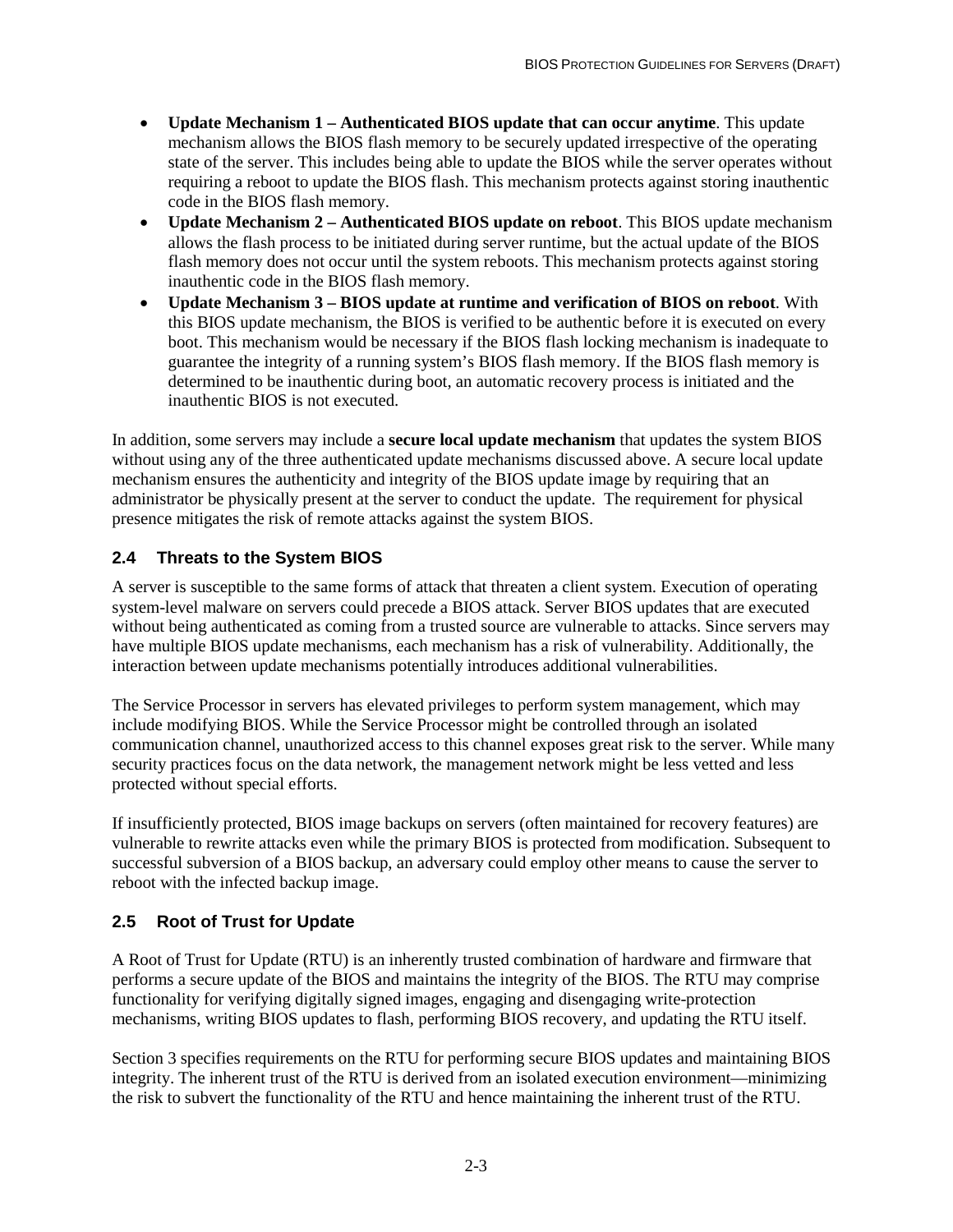Each functional component of the RTU may be considered a Root of Trust for the specific function:

- **Verification Component:** It verifies a digitally signed image to determine if control should be passed to the image. This component has a trusted execution path since it is entered from a known good state of the machine. The verification component can be used to extend trusted execution to code lacking integrity protection. The verification component verifies the image and if the verification is successful then it passes control to the image. If the verification fails then the verification component returns to the trusted execution path and does not pass control to the image.
- **Recovery Component:** It is responsible for returning the machine to a known good state.
- **Integrity Component:** It is responsible for maintaining the integrity of an image. This may include engaging hardware and firmware based locking mechanisms to prevent unauthorized modification of the image. It also prevents races/logic conditions from unauthorized modification of an image.
- **Update Component:** It is an inherently trusted combination of hardware and firmware that performs a secure update of the RTU and maintains the integrity of the RTU.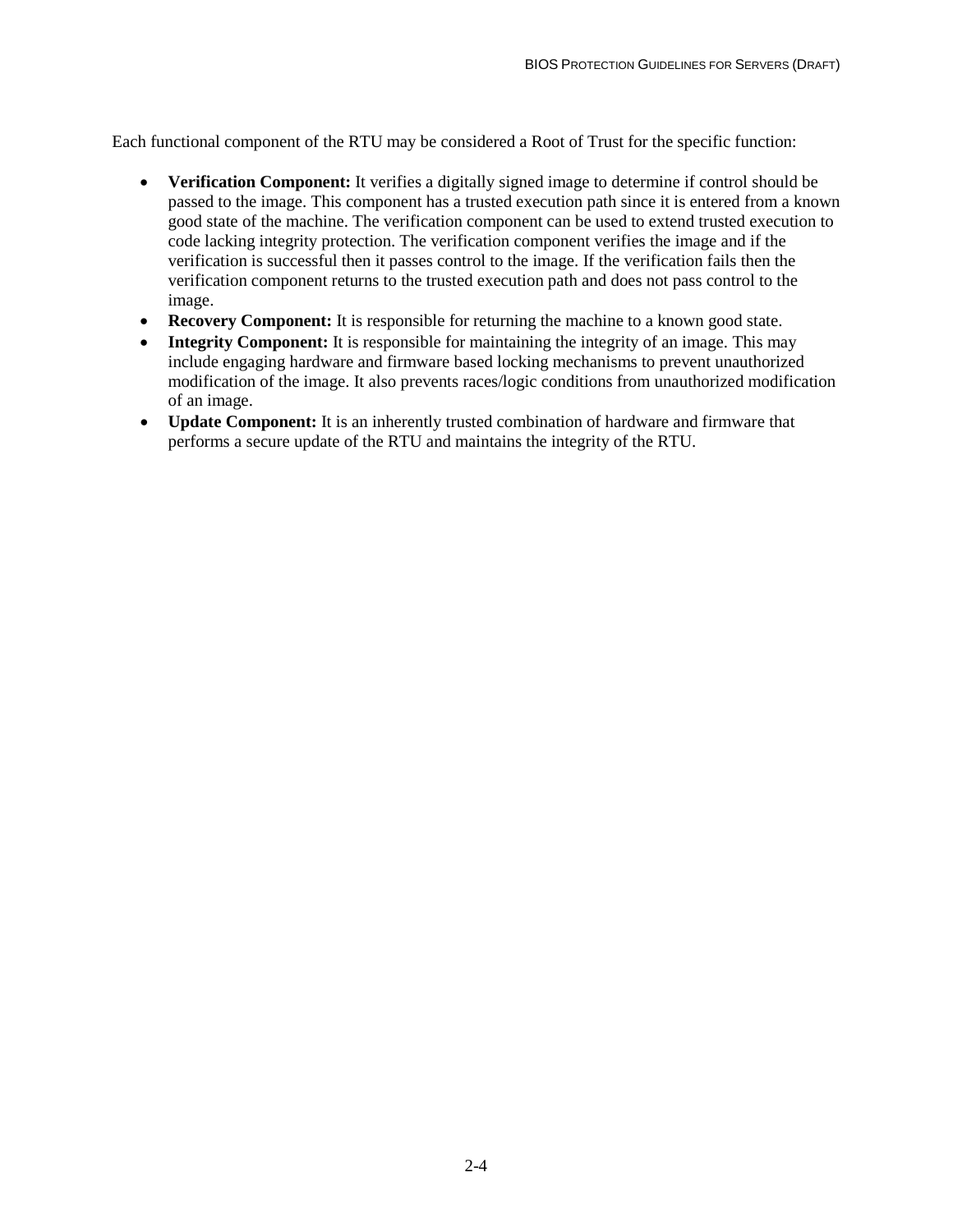#### **3. BIOS Security Principles**

The security principles presented in NIST SP 800-147 for client systems—update authentication, flash region integrity, and non-bypassability—apply directly to server class machines. These security principles are intended to mitigate advanced persistent threats targeting the system BIOS. The complexity of server architectures and the multiple update paths for BIOS on servers require the extension of the guidelines in NIST SP 800-147. This section enumerates the requirements for servers to assert the security principles for BIOS update. The principles use the terms authorize and authenticate in the following context. Authentication of an image assures the integrity and origin of the image. It is rooted at the manufacturer. Authentication is performed cryptographically. Authorization of an update allows the update to be performed. It is rooted in the system owner.

#### **3.1 BIOS Update Authentication**

Authenticated BIOS update mechanisms shall be implemented in an RTU (see Section 2.5). These mechanisms employ digital signatures to ensure the authenticity of BIOS update images. The Verification Component of the RTU shall contain the digital signature verification algorithm and a key store. The key store shall include the public key needed to verify the signature of the BIOS update image or an approved cryptographic hash [FIPS180-3] of the key. In the case of limited storage within an RTU, verification of a BIOS update image may be established in two stages: (1) verification of the cryptographic hash of the supplied public key, and (2) verification of the signature of the BIOS update using the supplied public key.

BIOS images shall be signed in conformance with NIST SP 800-89, *Recommendation for Obtaining Assurances for Digital Signature Applications* [SP800-89], using an approved digital signature algorithm as specified in NIST FIPS 186-3, *Digital Signature Standard (DSS)* [FIPS186-3], that provides at least 112 bits of security strength, in accordance with NIST SP 800-131A, *Transitions: Recommendation for Transitioning the Use of Cryptographic Algorithms and Key Lengths* [SP800-131A].

Authenticated update mechanisms shall ensure that BIOS update images have been digitally signed and that the digital signature can be verified using a key in the RTU before updating the BIOS. Recovery mechanisms should also use an authenticated update mechanism, unless the recovery process meets the guidelines for a secure local update.

The RTU should be capable of preventing unauthorized update of the BIOS to an earlier authentic version. This limitation of the rollback mechanism may be accomplished, for example, by verifying that the version number of the BIOS image is higher than the currently installed BIOS image's version number.

#### **3.2 Secure Local Update**

Servers may optionally include a secure local update mechanism that updates the system BIOS without using the authenticated update mechanism. A secure local update mechanism shall ensure the authenticity and integrity of the BIOS update image by requiring that an administrator be physically present at the server to conduct the update. This requirement for physical presence mitigates the risk of a remote attacker conducting a malicious update to an inauthentic system BIOS image.

Interacting with a server via a remote console does not satisfy this requirement for physical presence. A secure local update mechanism can be used, for example, to recover from a corrupted BIOS that cannot be updated using an authenticated update or an automated recovery mechanism. Or, the secure local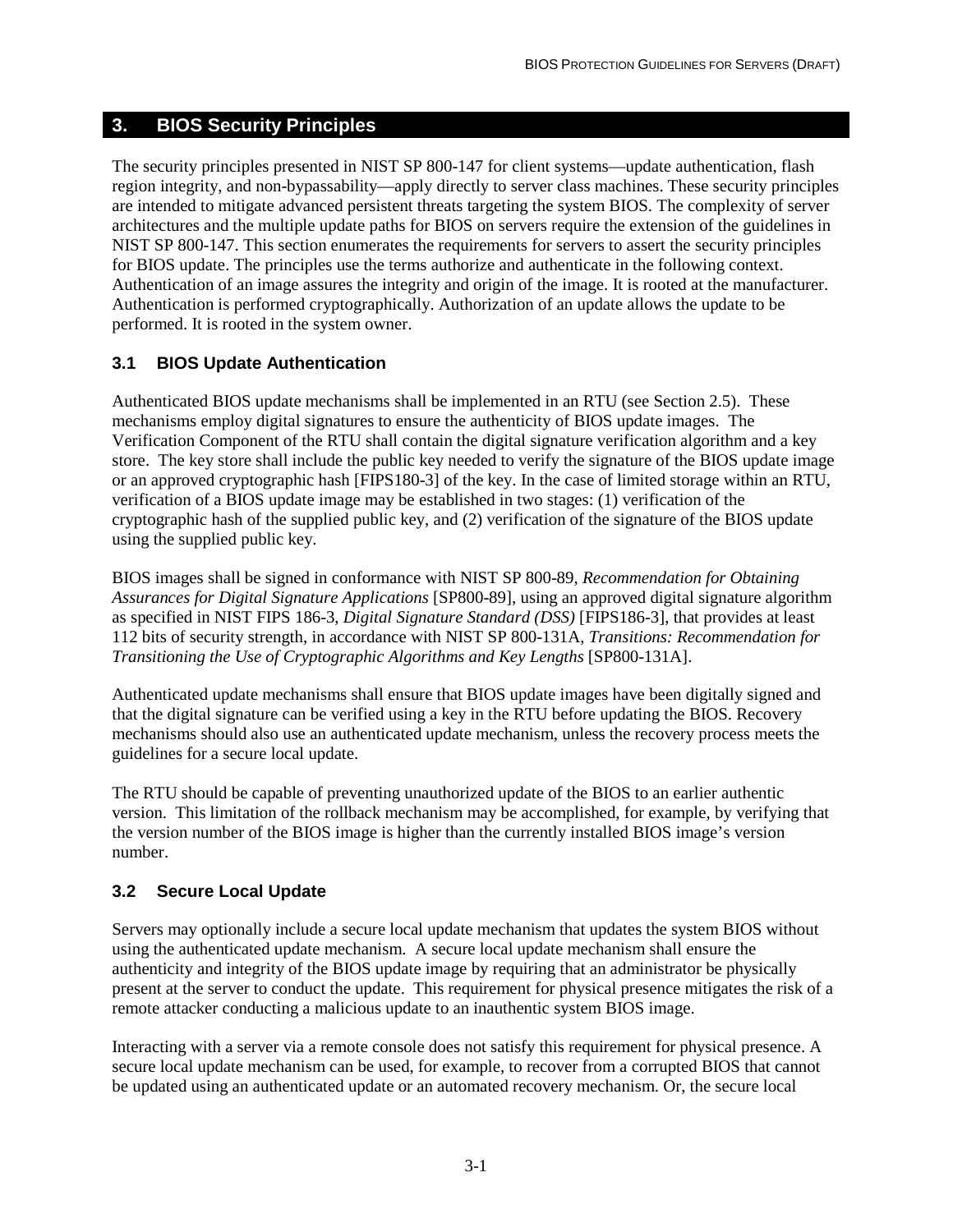update mechanism could be used by a physically-present administrator to update to an earlier BIOS version on a system that does not allow rollback.

#### **3.3 Firmware Integrity Protection**

To prevent the execution of inauthentic or malicious BIOS code, the integrity of the system BIOS shall be maintained between the verification of the system BIOS and the execution of the system BIOS during the boot process.

To prevent unintended or malicious modification of the system BIOS outside the authenticated BIOS update process, the system BIOS (excluding configuration data used by the system BIOS that is stored in non-volatile memory) should be protected from modifications outside the authenticated BIOS update mechanisms. Protection mechanisms that ensure the integrity of the system BIOS shall be engaged prior to execution of code outside of the RTU. BIOS integrity protections shall be enforced by hardware mechanisms that are disengaged only by an authorized mechanism, for example system reset.

If the system BIOS can be modified outside the authenticated BIOS update mechanisms (e.g., flash cannot be locked), then BIOS integrity shall be verified prior to each execution, using the Verification Component of the RTU to authenticate the BIOS image. If the verification fails, then the RTU shall automatically initiate a recovery to a protected authentic BIOS. Automatic recovery mechanisms mitigate the risk of a denial of service attack, whereby an attacker would load an inauthentic BIOS and put the system in an unbootable state.

Each RTU shall be protected from modifications outside the authenticated update mechanisms. Protection mechanisms that ensure the integrity of the RTU shall be engaged prior to execution of code outside of the RTU. RTU integrity protections shall be enforced by hardware mechanisms that are disengaged only by an authorized mechanism, for example system reset.

#### **3.4 Non-Bypassability**

The design of the system and accompanying system components and firmware shall ensure that there are no mechanisms to install and execute unauthenticated BIOS code, except through physical intervention and the secure local update mechanism.

In particular, the authenticated update mechanisms shall be the exclusive mechanisms for modifying the RTU absent physical intervention through the secure local update mechanism. The design of the system and accompanying system components and firmware shall ensure that there are no mechanisms that allow the system processor or any other system component to bypass the authenticated update mechanism for updating the RTU, except for the secure local update mechanism.

A modern platform includes design features that give system components direct access to the RTU or system BIOS for performance and management improvements, such as shadowing the BIOS in RAM or for system management mode operations. A system component may have read access to system flash memory, but it shall not be able to directly modify the RTU unless that component serves as an RTU itself.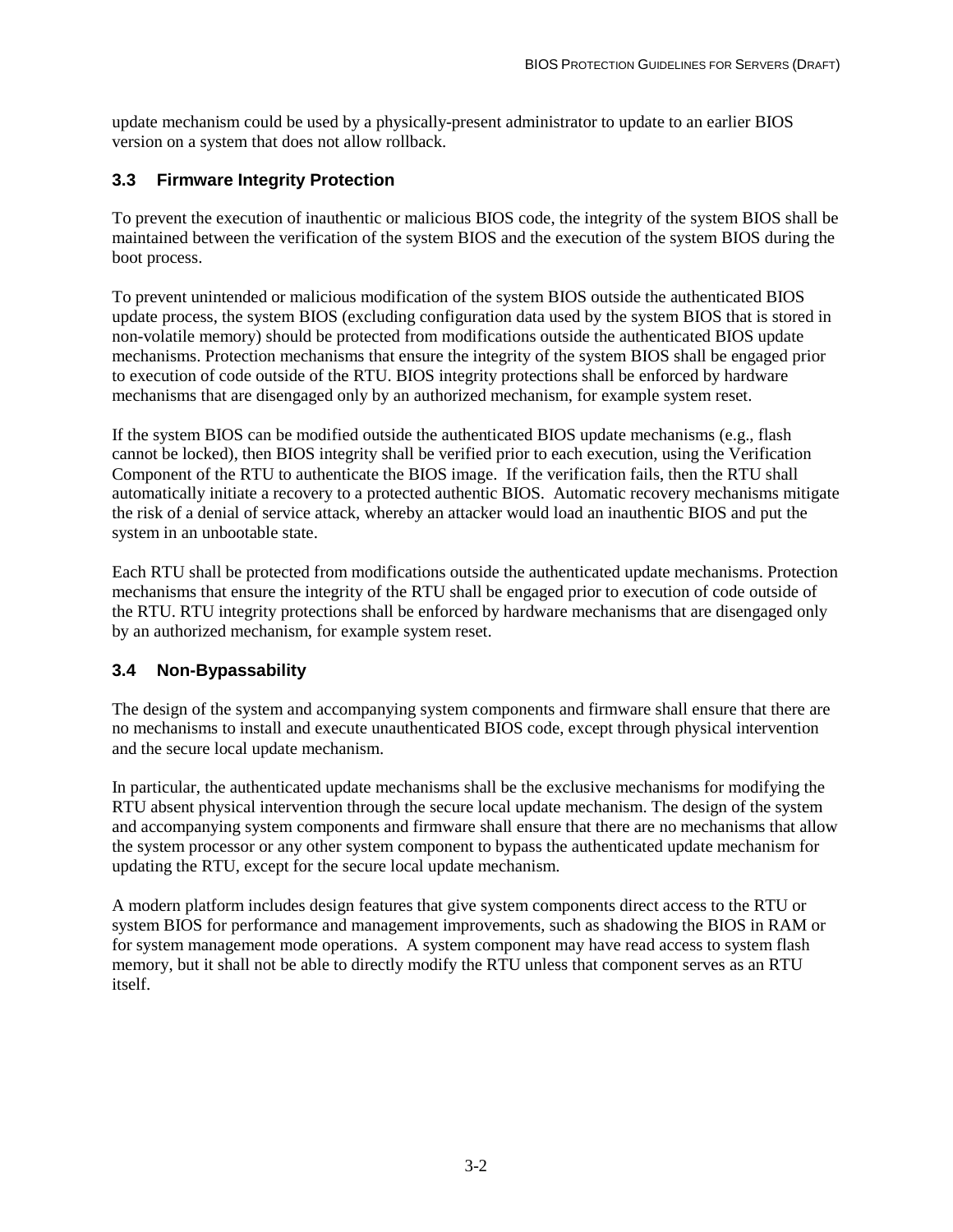#### **4. Security Guidelines by Update Mechanism**

The following provides detailed recommendations for implementing the security guidelines in this document for three typical secure BIOS update mechanisms. A server may implement one or more of these mechanisms, and the method(s) implemented by a given server may be dictated by the hardware support on the platform. These methods differ on when an RTU can be established and the availability of a secure locking mechanism for the flash to prevent unintended or malicious modification of the code and data stored in the BIOS flash memory. All mechanisms depend on a digitally signed BIOS update image and the ability of the verification component of an RTU, using a public key, to verify the signature of that image.

#### **4.1 Update Mechanism 1: Secure BIOS Update at Anytime**

With this BIOS update mechanism, the secure update of the BIOS flash memory may occur during numerous operating states of the server. This includes being able to update the BIOS while the server operates without requiring a reboot of the system. While the new BIOS is not expected to execute until reboot, the flash can be updated at runtime using a System Management Interrupt (SMI) handler, a Service Processor, or other secure methods. The reboot that causes the new BIOS to execute could occur at any later time (potentially months after the actual flash update takes place).

The relevant requirements for implementing this BIOS update mechanism are listed below:

- The BIOS update image must be digitally signed in accordance with the BIOS Update Authentication requirements in Section 3.1. An implementation may divide the BIOS update image into multiple, individually digitally signed parts.
- An RTU, as defined in Section 2.5, must be available at runtime (and may be available during other operating states of the server) to update the BIOS flash memory.
- A locking mechanism must exist such that only an RTU can write to the BIOS flash. Only an RTU should be able to unlock the flash and, when unlocked, only the RTU may have the ability to write to the BIOS flash memory. An RTU may always have access to write to the BIOS flash memory.
- The digitally signed BIOS update image must be transferred to an RTU. The RTU must have the ability to store the BIOS update image in a location that does not allow unauthorized write access to the BIOS update image.

The general steps for implementing this mechanism are:

- 1. A digitally signed BIOS update image is transferred to the RTU.
- 2. The RTU stores the BIOS update image in a location that can only be written to by an RTU.
- 3. The RTU verifies the BIOS update image is authentic. If the BIOS update image is determined to be inauthentic, the BIOS update image will not be written to the BIOS flash memory. If the BIOS update image is authentic, the RTU configures the locking mechanism such that only an RTU has access to write the BIOS flash memory. A viable locking mechanism design could allow the RTU to always have access to write the BIOS flash memory as long as only RTUs have the same capability.
- 4. The RTU writes the BIOS update image into the BIOS flash memory.
- 5. The RTU ensures that the BIOS flash memory is locked prior to transferring control to code outside the RTU (e.g., Option ROMs), per the Firmware Integrity Protection requirements in Section 3.3.

Because this secure update mechanism prevents writing inauthentic code to the BIOS flash memory, it is not necessary to verify the BIOS during boot.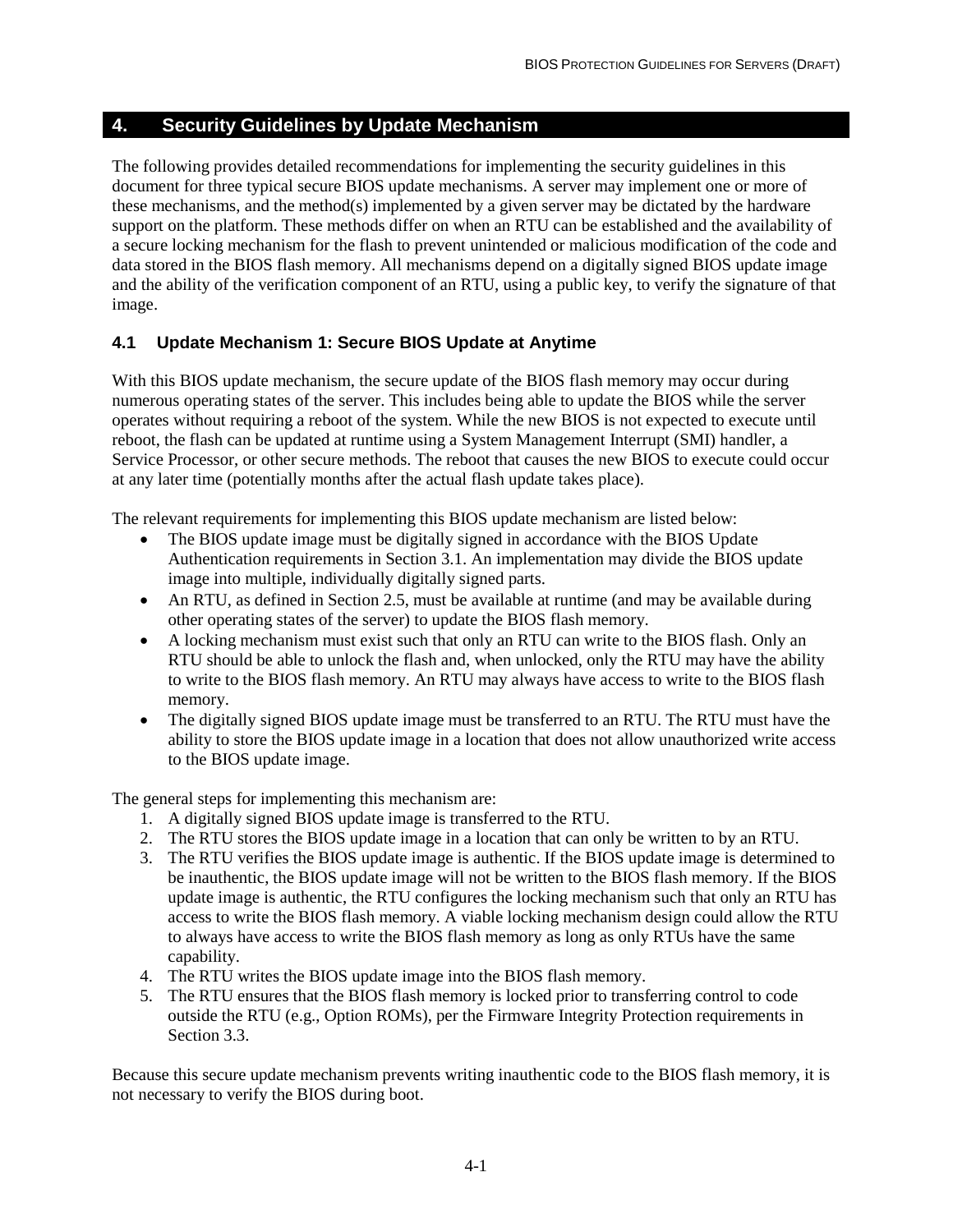See Appendix B for an example of this update mechanism.

#### **4.2 Update Mechanism 2: Secure BIOS Update at Reboot**

With this BIOS update mechanism, the BIOS flash memory process is initiated at server runtime. However, the actual update of the BIOS flash memory does not occur until a server reboot. This BIOS update mechanism prevents inauthentic code from ever being written to the BIOS flash memory.

The relevant requirements for implementing this BIOS update mechanism are listed below:

- The BIOS update image must be digitally signed in accordance with the BIOS Update Authentication requirements in Section 3.1. An implementation may divide the BIOS update image into multiple, individually digitally signed parts.
- A locking mechanism must exist for the BIOS flash memory such that no entity except an RTU has write access to the BIOS flash memory at runtime. Although it is not necessary for an RTU to have write access to the BIOS flash memory for this update mechanism, additional BIOS update mechanisms may be supported that do have this requirement.
- An RTU, as defined in Section 2.5, must be available during system boot that can update the BIOS flash memory. The RTU must execute on reboot before the BIOS flash memory is updated. The RTU will verify the BIOS update image's digital signature before any changes to the flash occur.
- A storage location whose contents are preserved on reboot must exist in which the signed BIOS update image can be buffered at runtime and which the RTU can access during the reboot to verify the BIOS update image's digital signature before updating the contents of the BIOS flash memory. During reboot, this storage location must not be accessible by any entities other than an RTU.

The general steps for implementing this mechanism are:

- 1. A digitally signed BIOS update image is buffered into a storage location whose contents are preserved when the server is rebooted.
- 2. When the server is rebooted, execution is transferred to the RTU.
- 3. The RTU verifies the BIOS update image is authentic. If found to be authentic, the RTU will unlock the BIOS flash memory if necessary and write the update into the BIOS flash memory. If the BIOS update image is determined to be inauthentic, the BIOS flash memory will not be updated.
- 4. The locking mechanism for the BIOS flash memory is enabled before executing untrusted code, including Option ROMs.

See Appendix C for an example of this update mechanism.

#### **4.3 Update Mechanism 3: Secure BIOS Update Requiring Verification at Boot**

With this BIOS update mechanism, a locking mechanism to protect the BIOS flash memory at runtime does not exist or has limitations such that writes to the BIOS flash memory by an entity other than an RTU are not prevented. A rogue update of the BIOS flash memory might occur as the BIOS flash memory is not write-protected or locked. However, the contents of the BIOS flash memory shall be authenticated before being executed on every boot. If the BIOS flash memory is determined to be inauthentic during boot, an automatic recovery process to an authentic BIOS is initiated and the inauthentic BIOS is not executed.

The relevant requirements for implementing this BIOS update mechanism are listed below: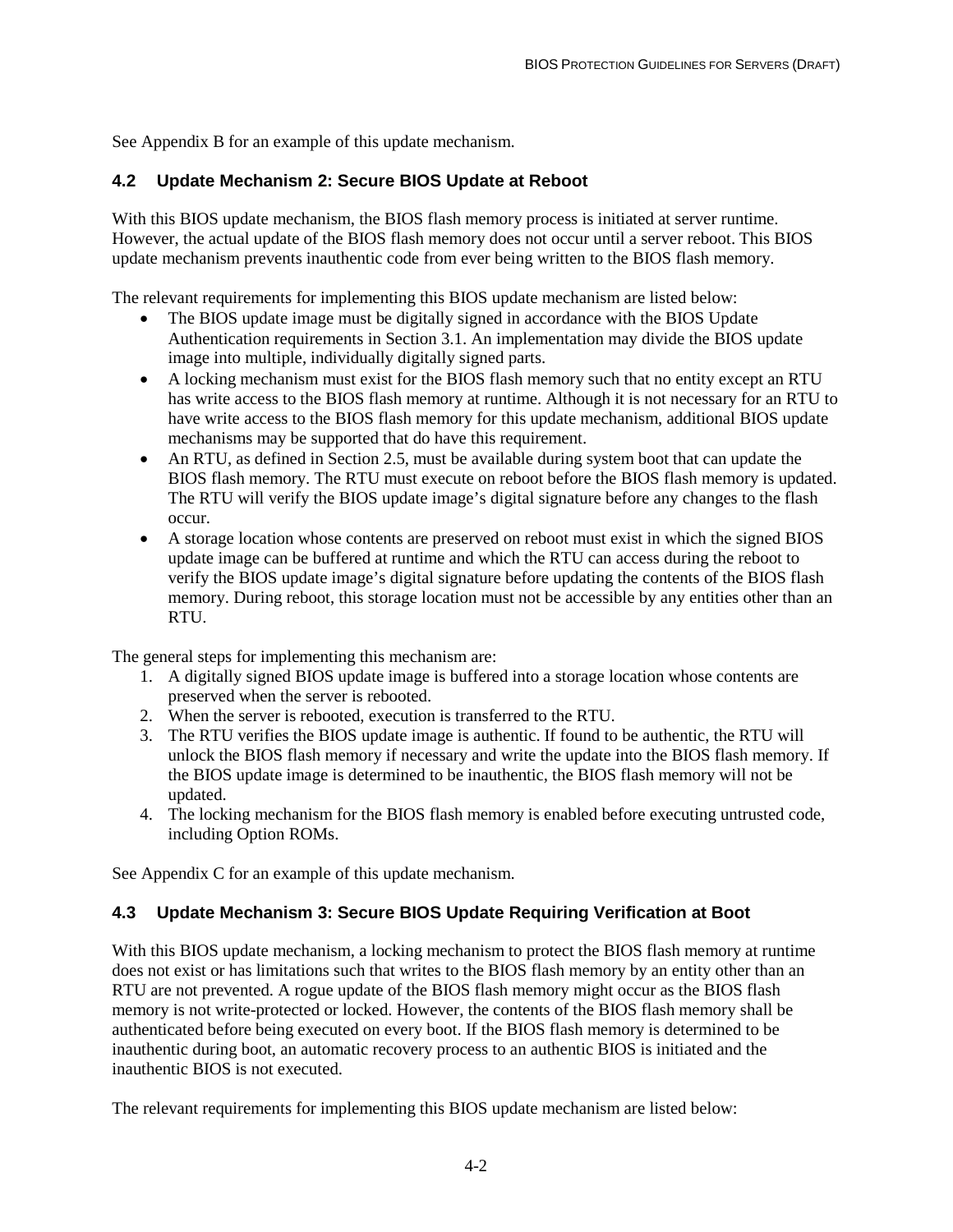- The BIOS image must be digitally signed in accordance with the BIOS Update Authentication requirements in Section 3.1.
- An RTU, as defined in Section 2.5, must verify the digital signature of the BIOS update image before writing the image to the BIOS flash memory.
- As the system BIOS is not protected from modification at runtime, the RTU must include a verification component capable of verifying the system BIOS prior to execution, per the Firmware Integrity Protection requirements in Section 3.3. The verification component must execute on boot and verify the system BIOS before any updatable BIOS code is executed.
- If it is determined that the system BIOS is inauthentic, the RTU must initiate an automatic recovery process to protected and authentic system BIOS. The inauthentic system BIOS must never be executed.

The general steps for implementing this mechanism are:

- 1. A digitally signed BIOS image is verified and written into the BIOS flash memory.
- 2. On every boot, execution is transferred to the RTU.
- 3. If the verification component of the RTU determines the BIOS flash memory is authentic, execution is transferred to the BIOS.
- 4. If it is determined that the BIOS flash memory is inauthentic, the RTU initiates a recovery process to a protected and authentic BIOS and the inauthentic BIOS is never executed.

See Appendix D for an example of this update mechanism.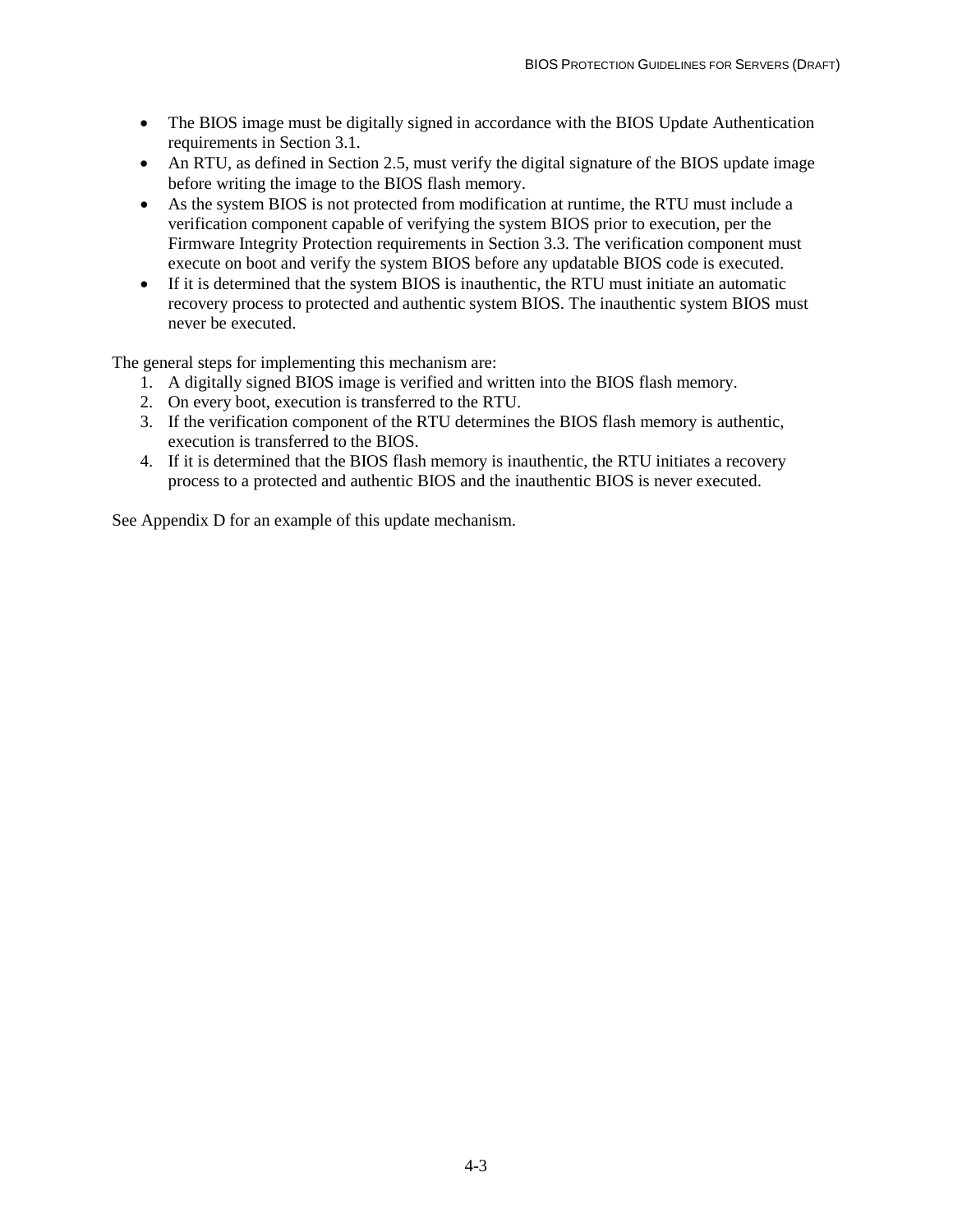#### **5. Guidelines for Service Processors**

A key distinction between servers and clients is the inclusion of a Service Processor in the system. The Service Processor plays a critical role in managing and monitoring the server, and may have a role in updating the system BIOS. This section describes the Service Processor and provides more detailed security requirements for systems that contain a Service Processor.

#### **5.1 Service Processor as a Root of Trust**

Service Processors in managed and blade servers might have the ability to directly update the BIOS flash memory as well as their own flash or other storage media. In these cases, some or all of the Service Processor environment may be employed as an RTU for the system BIOS. To maintain the integrity of the server firmware, the execution environment of the SP must be protected from malicious code that could update the BIOS or the SP flash. To comply with the BIOS security principles in Section 3, the Service Processor shall meet the following requirements:

- 1. Updates to the SP code, cryptographic keys, and static data stored on the SP flash shall be by way of an authenticating update mechanism.
- 2. The SP environment shall be controlled such that only authenticated code can be executed on the SP.
- 3. Authorization should be required for user interaction with the SP.

#### **5.2 Non-Bypassability of BIOS Protections by Service Processor**

Some servers with SPs might not employ the SP as an RTU for BIOS updates. To ensure the SP environment cannot bypass BIOS protections, SPs in these systems shall not have direct write access to the BIOS flash memory. Furthermore, the SP shall not have direct and unrestricted access to system memory on the server outside the control of the host operating system, to prevent the SP from interfering with legitimate update processes.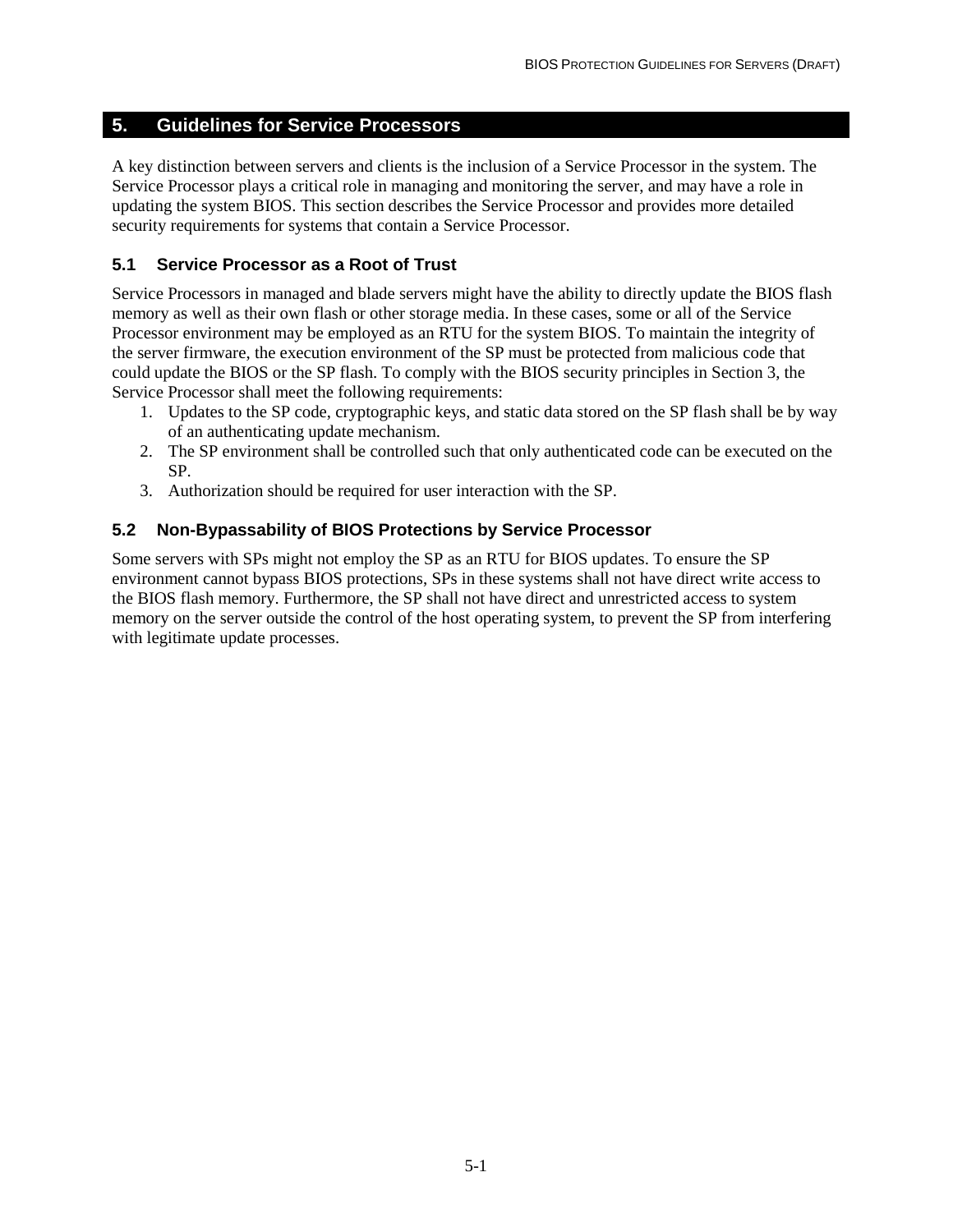#### **Appendix A— Summary of Requirements**

This appendix contains a summary of the secure BIOS update guidelines for system BIOS implementations found in Section 3. These guidelines are intended for platform vendors designing, implementing, or selecting a system BIOS implementation. Readers should consult the relevant sections in the main body of this document for additional informative text that further describes the intent and context of the guidelines.

#### **1. BIOS Update Authentication**

- **1-A** Authenticated BIOS update mechanisms shall be implemented in an RTU (see Section 2.5).
- **1-B** The Verification Component of the RTU shall contain the digital signature verification algorithm and a key store. The key store shall include the public key needed to verify the signature of the BIOS update image or an approved cryptographic hash [FIPS180-3] of the key. In the case of limited storage within an RTU, verification of a BIOS update image may be established in two stages: (1) verification of the cryptographic hash of the supplied public key, and (2) verification of the signature of the BIOS update using the supplied public key.
- **1-C** BIOS images shall be signed in conformance with NIST SP 800-89, *Recommendation for Obtaining Assurances for Digital Signature Applications* [SP800-89], using an approved digital signature algorithm as specified in NIST FIPS 186-3, *Digital Signature Standard*  [FIPS186-3], that provides at least 112 bits of security strength, in accordance with NIST SP 800-131A, *Transitions: Recommendation for Transitioning the Use of Cryptographic Algorithms and Key Lengths* [SP800-131A].
- **1-D** Authenticated update mechanisms shall ensure that BIOS update images have been digitally signed and that the digital signature can be verified using a key in the RTU before updating the BIOS.
- **1-E** Recovery mechanisms should also use an authenticated update mechanism, unless the recovery process meets the guidelines for a secure local update.
- **1-F** The RTU should be capable of preventing unauthorized update of the BIOS to an earlier authentic version.

#### **2. Secure Local Update (Optional)**

Servers may optionally include a secure local update mechanism, where physical presence authorizes installation of BIOS update images without necessarily using the authenticate update mechanisms.

**2-A** A secure local update mechanism shall ensure the authenticity and integrity of the BIOS update image by requiring that an administrator physically touch the server itself to conduct the update.

#### **3. Integrity Protection**

- **3-A** The integrity of the system BIOS shall be maintained between the verification of the system BIOS by the RTU, and the execution of the system BIOS during the boot process.
- **3-B** The system BIOS (excluding configuration data based by the system BIOS that is stored in non-volatile memory) should be protected from modifications outside the authenticate BIOS update mechanisms.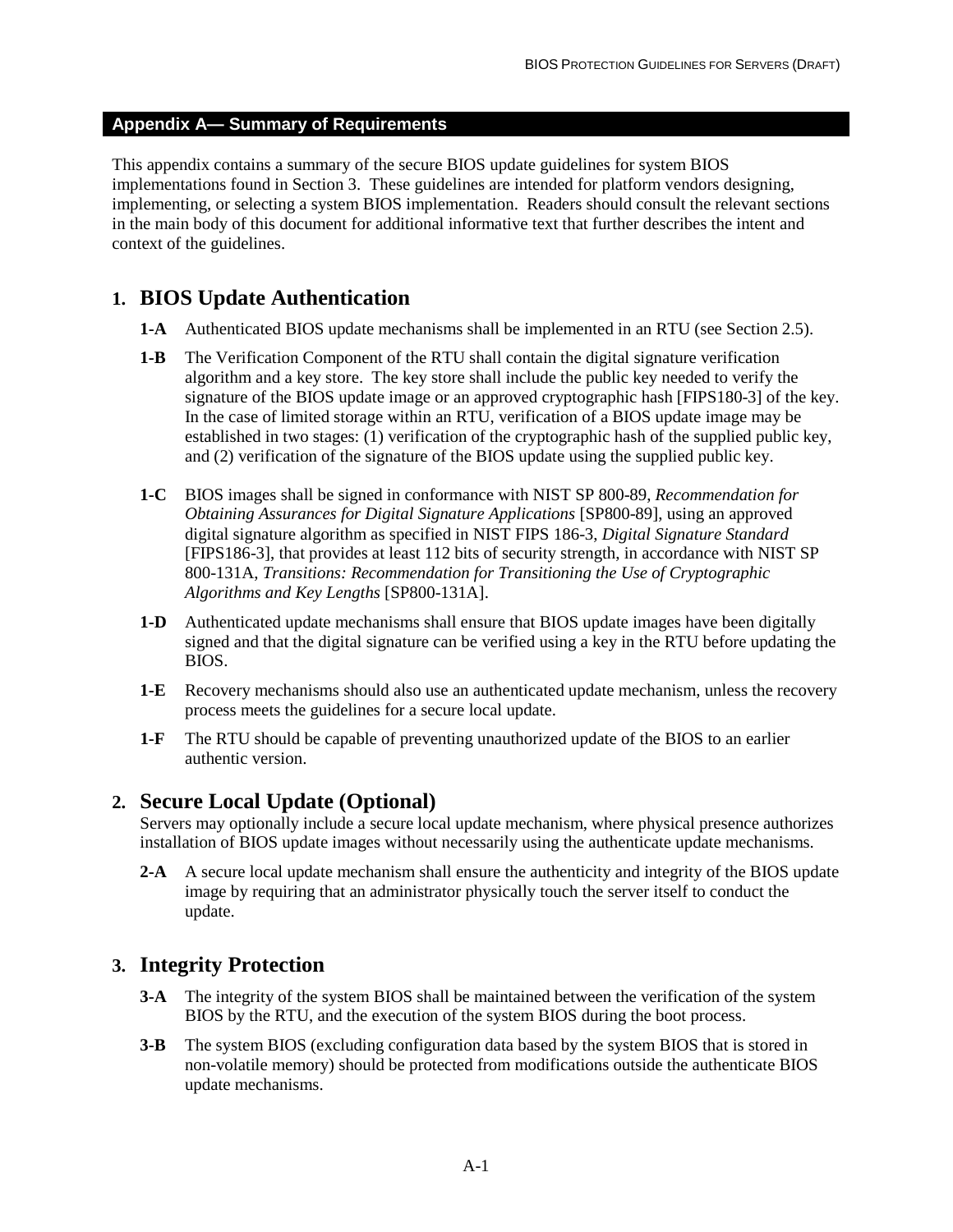- **3-B.i** Protection mechanisms that ensure the integrity of the system BIOS shall be engaged prior to execution of code outside the RTU.
- **3-B.ii** BIOS integrity protections shall be enforced by hardware mechanisms that are disengaged only by an authorized mechanism, for example system reset.
- **3-C** If the system BIOS can be modified outside the authenticated BIOS update mechanisms, then BIOS integrity shall be verified prior to each execution, using the Verification Component of the RTU to authenticate the BIOS image.
	- **3-C.i** If verification fails, then the RTU shall automatically initiate a recovery to a protected authentic BIOS.
- **3-D** Each RTU shall be protected from modifications outside the authenticated update mechanisms.
	- **3-D.i** Protection mechanisms that ensure the integrity of the RTU shall be engaged prior to execution of code outside of the RTU.
	- **3-D.ii** RTU integrity protections shall be enforced by hardware mechanisms that are disengaged only by an authorized mechanism, for example system reset.

#### **4. Non-Bypassability**

- **4-A** The design of the system and accompanying system components and firmware shall ensure that there are no mechanisms to install and execute unauthenticated BIOS code, except through physical intervention and the secure local update mechanism.
- **4-B** The authenticated BIOS update mechanism shall be the exclusive mechanism for modifying the RTU absent physical intervention through the secure local update mechanism.
- **4-C** The design of the system and accompanying system components and firmware shall ensure that there are no mechanisms that allow the system processor or any other system component to bypass the authenticated update mechanism for updating the RTU, except for the secure local update mechanism.
- **4-D** While a system component may have read access to system flash memory, it shall not be able to directly modify the RTU unless that component serves as an RTU itself.

#### **5. Service Processors**

- **5-A** Service Processors employed as an RTU shall meet the following requirements:
	- **5-A.i** Updates to the SP code, cryptographic keys, and static data stored on the SP flash memory shall be by way of an authenticating update mechanism.
	- **5-A.ii** The SP environment shall be controlled such that only authenticated code can be executed on the SP.
	- **5-A.iii** Authorization should be required for user interaction with the SP.
- **5-B** Service Processors that are not employed as an RTU shall be the following requirements:
	- **5-B.i** SPs shall not have direct write access to the BIOS flash memory.
	- **5-B.ii** SPs shall not have direct and unrestricted access to system memory on the server outside the control of the host operating system.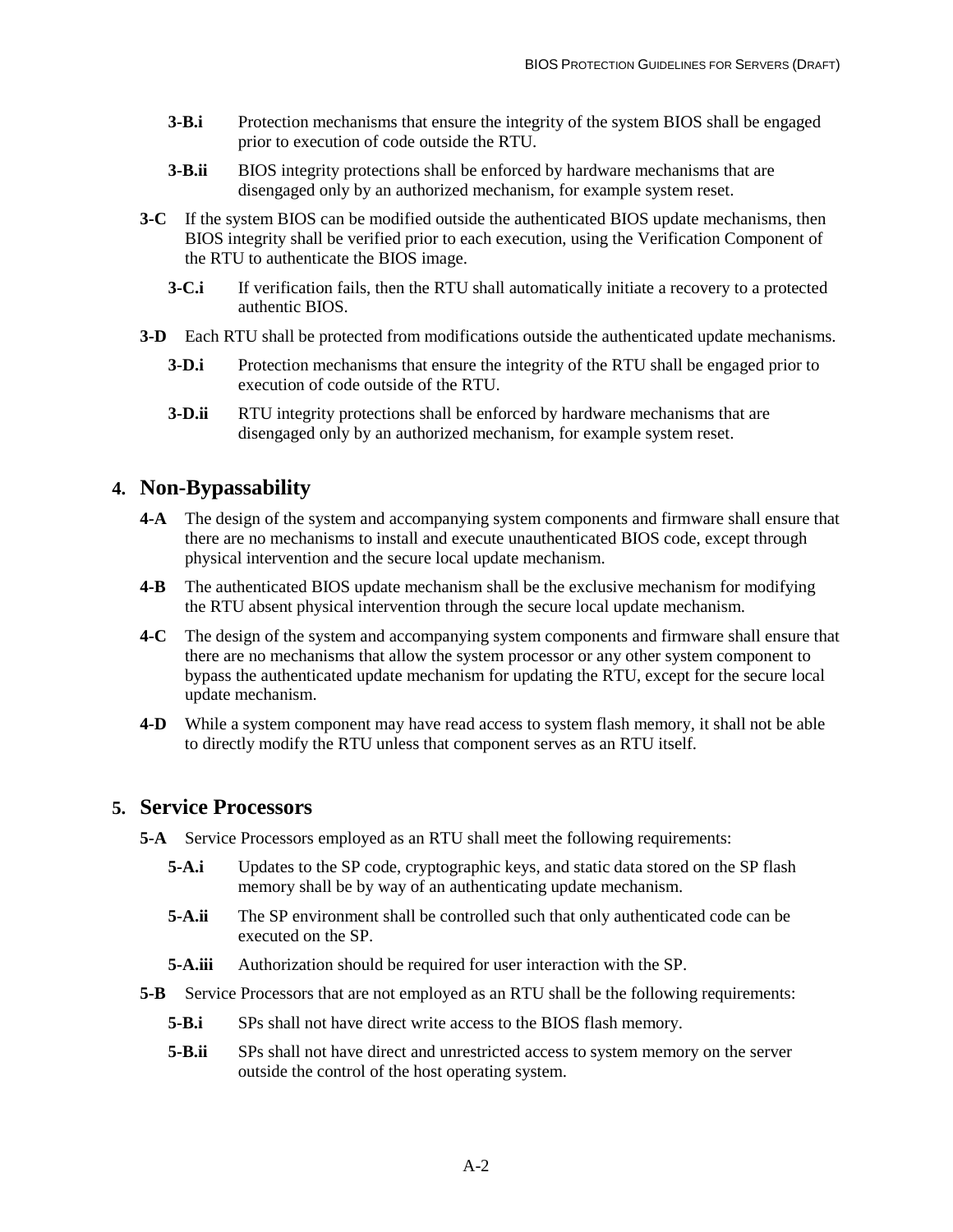#### **Appendix B—Example of Update Mechanism 1**

Figure 1, an example system block diagram for update mechanism 1, shows the BIOS flash SPI controller accessible by both the host and the SP. Extra logic along the host-to-SPI controller path may be needed to prevent write access by the host to the BIOS flash memory. This logic may either be internal chipset registers or external to the chipset. Because it has write access to the system flash, the SP environment in this example must be a secure, closed environment as described in Section 5.



**Figure 1: Example System Block Diagram for Update Mechanism 1**

In this example, the system BIOS is given control of the host CPU at system reset. All SPI flash sectors are unlocked at system reset. The system BIOS, prior to allowing execution of untrusted code (e.g., Option ROMs, bootloaders) locks host-side write access to the system flash sectors containing the system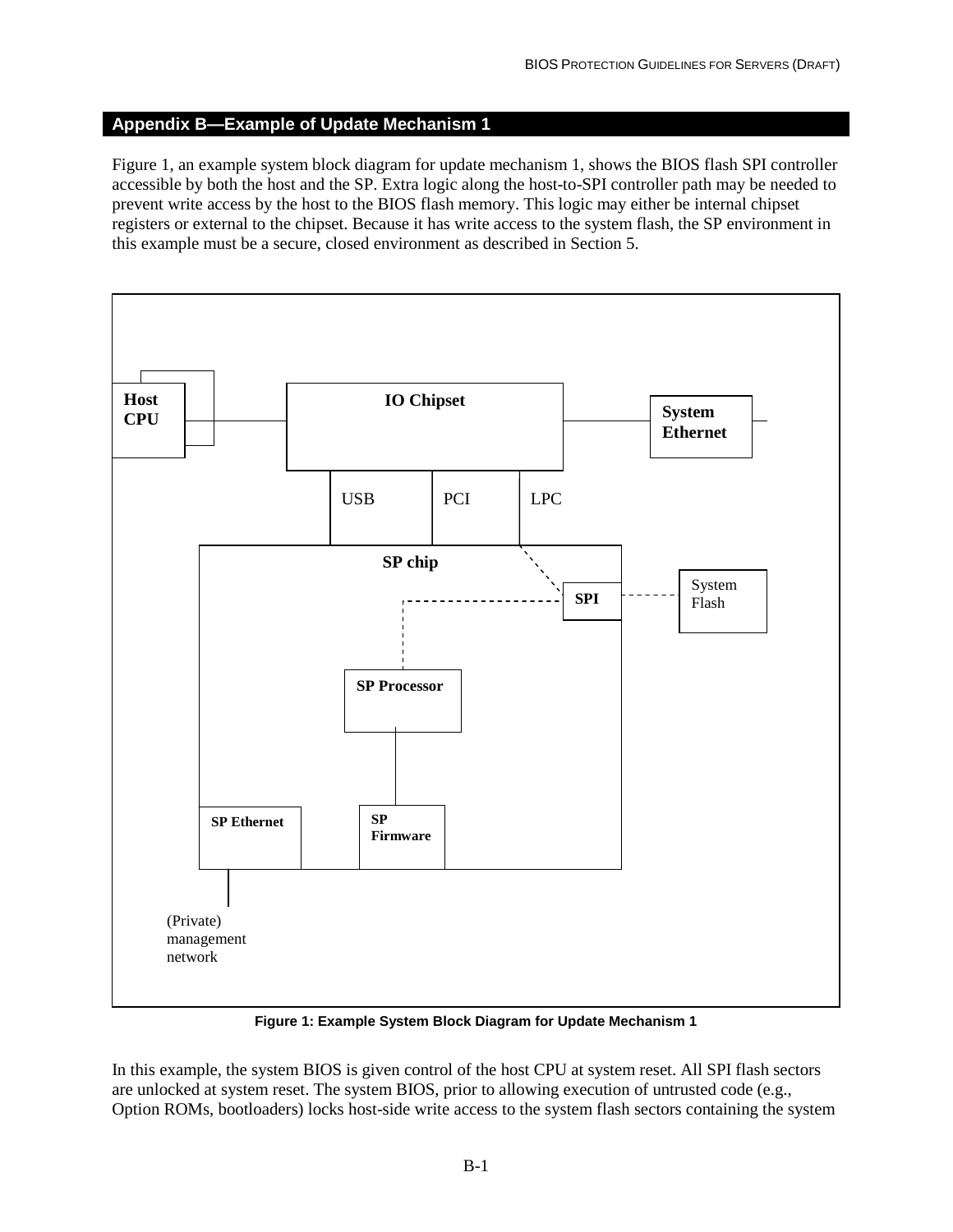BIOS. This locking is done via interaction with the logic to "lock until reset" the sectors containing the BIOS image. When the lock is set, the access to this lock register becomes read-only so that the "lock until reset" setting itself cannot be modified. Write access to the BIOS flash sectors remains available to the SP.

When conducting a BIOS update, system management software on the host can interact with the SP to send a candidate update image to the SP. Alternatively, the BIOS update image can arrive at the SP through out of band communication via the SP Ethernet. The SP, as an RTU for the system BIOS, verifies the BIOS update image using the digital signature verification algorithm and key store on the SP. If the image is authenticated, then the SP, which continues to have write access to the BIOS flash memory even after host OS boot, can perform the flash update via interaction with the SPI controller of the BIOS flash memory.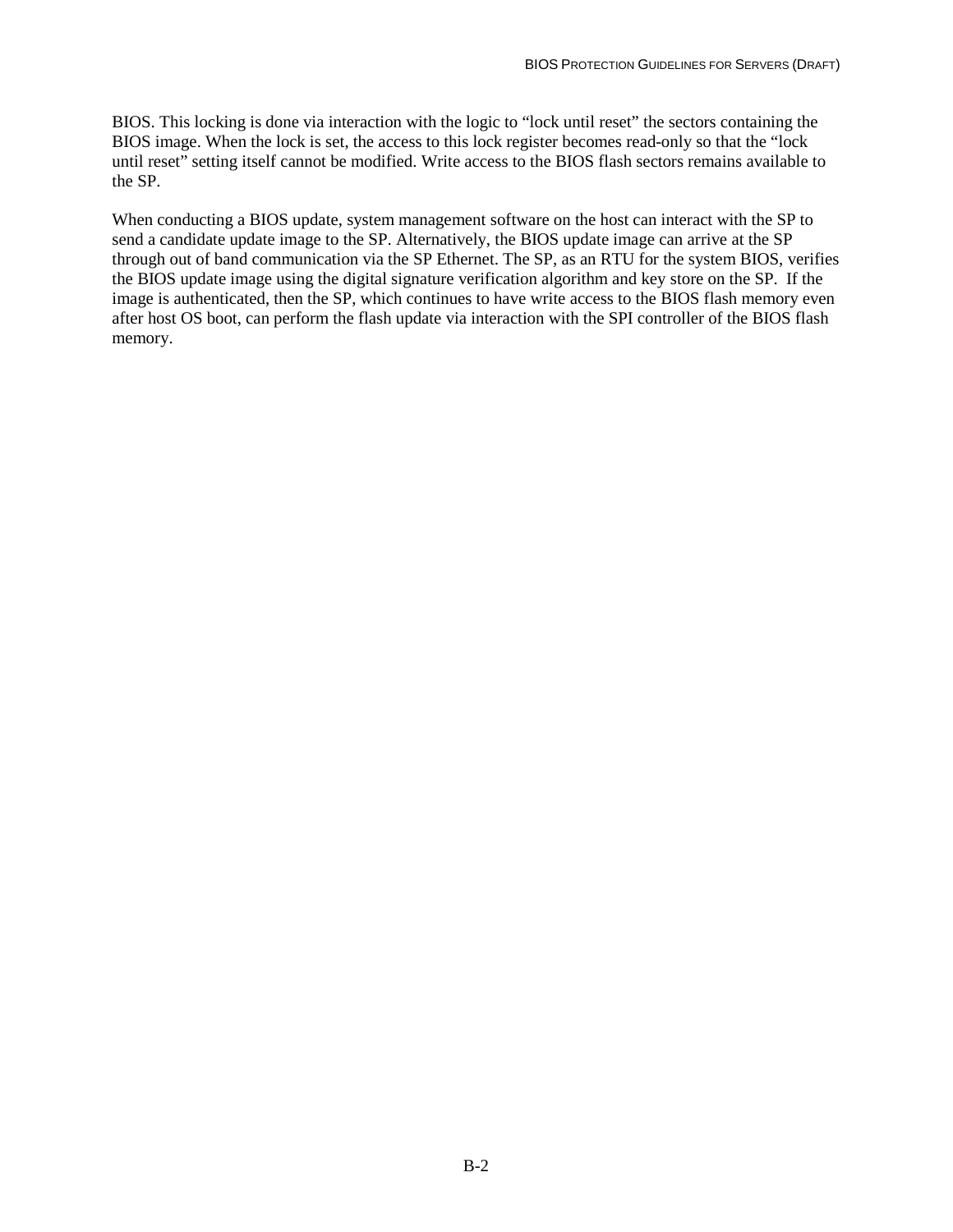#### **Appendix C—Example of Update Mechanism 2**

Figure 2 shows an example system block diagram for a BIOS update mechanism that verifies and flashes BIOS update images during reboot. The BIOS flash SPI controller is accessible by just the host. A potential BIOS update image is stored in the SP environment.



**Figure 2: Example System Block Diagram for Update Mechanism 2**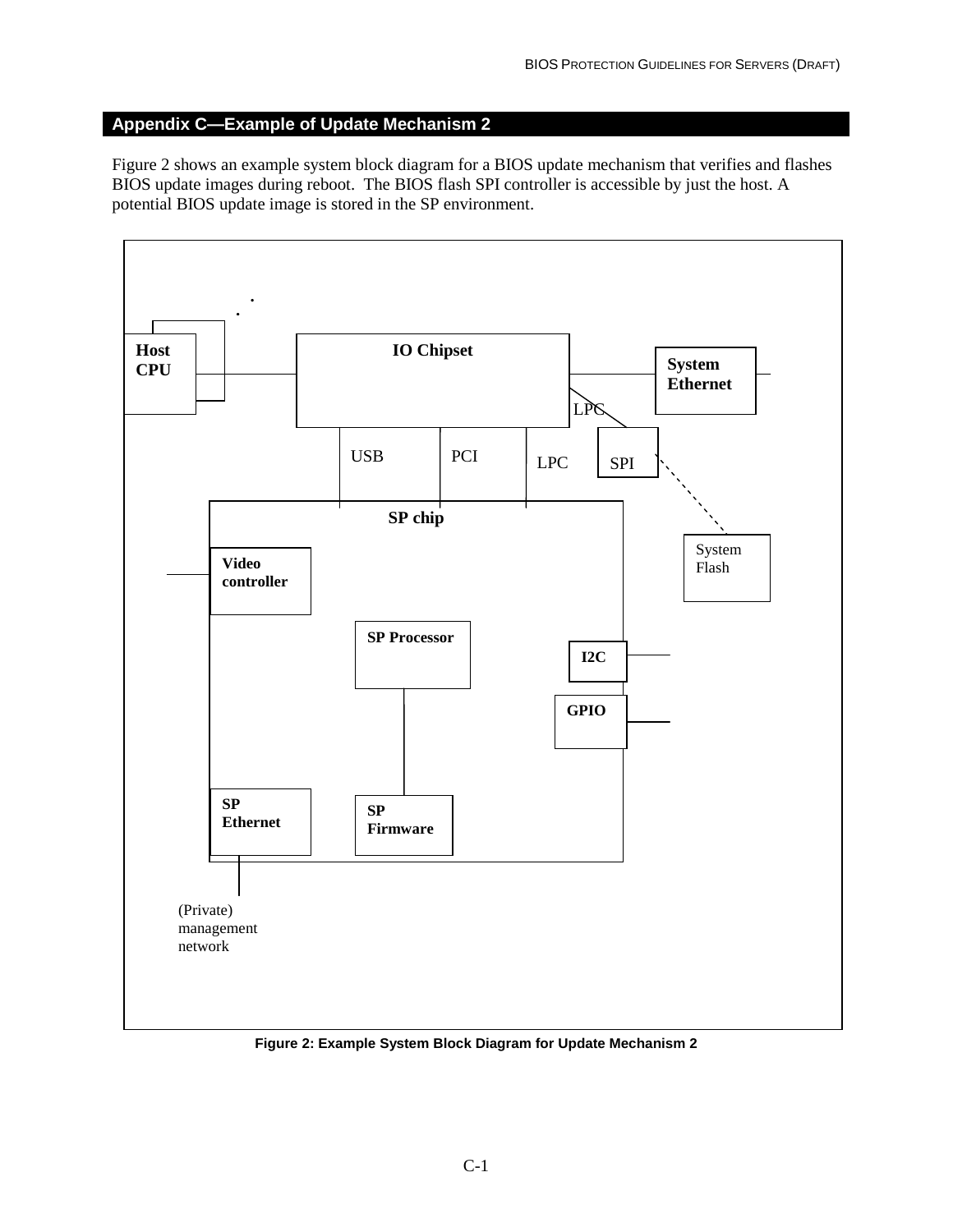In this example, to initiate a BIOS update, system management software on the host can interact with the SP to send a BIOS update image to be stored in the SP environment for later access by BIOS. Alternatively, the candidate BIOS update image can arrive at the SP through out of band communication via the SP Ethernet.

The RTU, implemented as part of the system BIOS, gets control of the host side at system reset. All SPI flash sectors are unlocked at system reset. Within the system flash, the RTU is not separated from the remainder of the system BIOS. The system BIOS, prior to executing untrusted code (e.g., Option ROMs) is the RTU. It communicates with the SP to check for a candidate BIOS update image. If one exists, it is read from the SP into host memory (which is only writable by the system BIOS during RTU execution) and performs verification. If the BIOS update image is authentic, the system BIOS performs the update of the system flash via interaction with the SPI flash controller. At completion of the BIOS update, the system BIOS forces a system reset and restarts execution from the new image.

If the SP indicated that no candidate BIOS update image existed, or if the candidate BIOS update image failed verification, BIOS locks the BIOS flash memory via SPI controller interaction to "lock until reset" the sectors containing the BIOS image. When the lock is set, the access to this SPI sector lock register becomes read-only so that the "lock until reset" setting itself cannot be modified. This sector lock is done prior to exiting the RTU portion of the BIOS.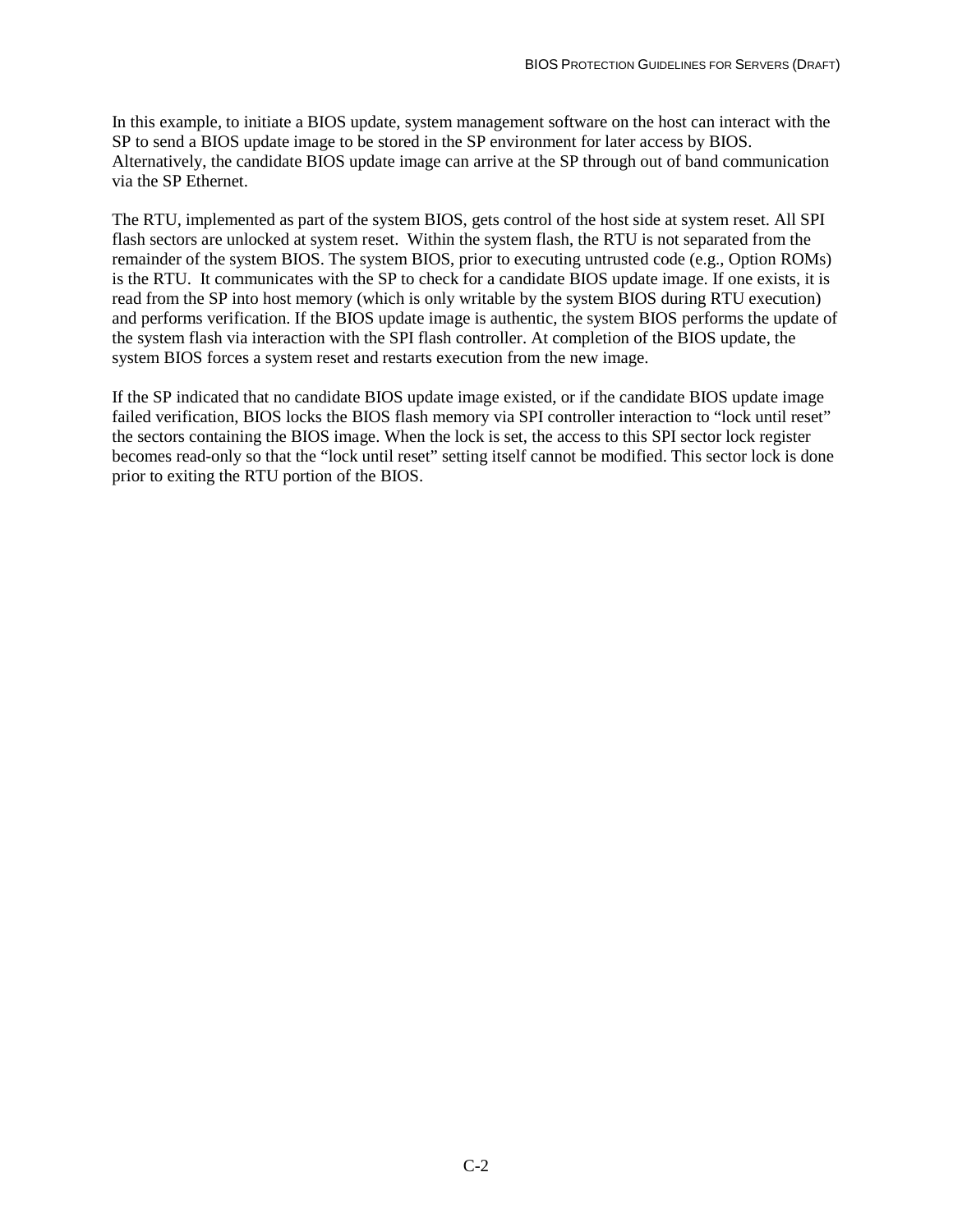#### **Appendix D—Example of Update Mechanism 3**

An example system block diagram for update mechanism 3 shows the BIOS flash SPI controller accessible by both the host and the SP. Because it has write access to the BIOS flash memory, the SP environment in this example must be a secure, closed environment as described in Section 5.



#### **Figure 3: Example System Block Diagram for Update Mechanism 3**

In this example, to initiate a BIOS update, system management software on the host can interact with the SP to send a BIOS update image to the SP. Alternatively, the BIOS update image can arrive at the SP through out of band communication via the SP Ethernet. The SP, acting as part of the RTU, then authenticates the BIOS update image. If the image is authentic, then the SP, which continues to have write access to the system flash even after host OS boot, can then perform the flash update via interaction with the SPI controller of the system flash.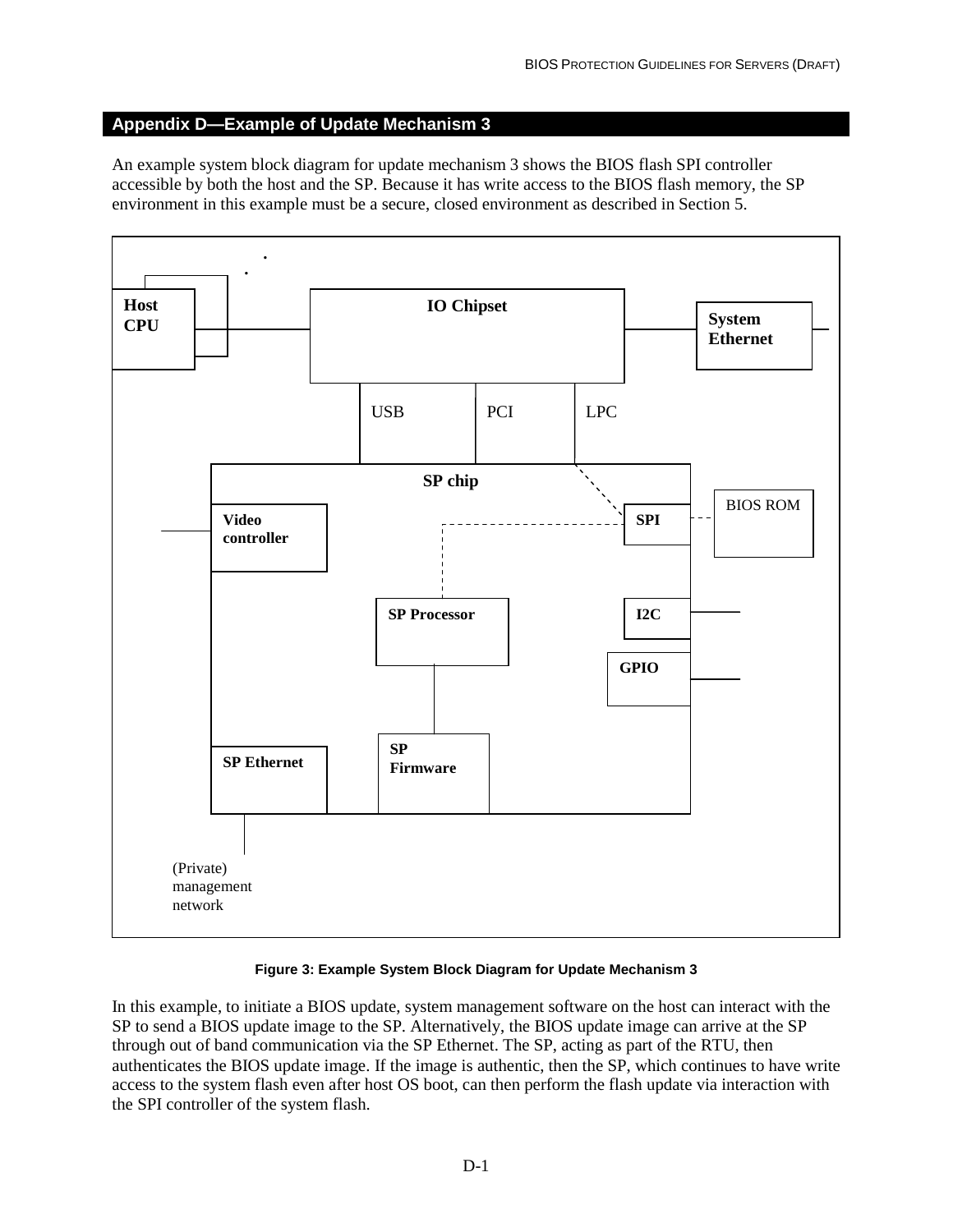In this example, the system BIOS contains its own verification component of the RTU, which authenticates the remainder of the system BIOS each boot. This verification component resides in the system flash and will be labeled the RTU-V for the purposes of describing this update mechanism. The RTU-V is given control of the host side at system reset. System reset also unlocks all of the SPI flash sectors. Within the system flash, the RTU-V is lockable, independently of the remainder of system BIOS. The RTU-V is also updatable as follows: Similar to update mechanism example 2, the RTU-V update occurs upon reboot and is updated by the RTU-V itself. It communicates with the SP to check for a candidate RTU-V update image. If one exists, it is read from the SP into host memory and performs authentication. If the image authenticates, the RTU-V does the update of the RTU-V portion of the BIOS flash ROM via interaction with the SPI flash controller. At completion of the RTU-V update, the RTU-V forces a system reset and restarts execution from the new image.

If the SP indicated that no candidate RTU-V update image existed, or if the candidate RTU-V update image failed verification, the RTU-V locks until reset the RTU-V sectors of the flash via interactions with the SPI controller.. When the lock is set, the access to this SPI sector lock register becomes read-only so that the "lock until reset" setting itself cannot be modified. This sector lock is done prior to exiting the RTU-V (e.g., before execution of the rest of BIOS).

Because the system flash regions containing BIOS code are not lockable and are subject to modification by malicious code, the RTU-V authenticates the remainder of system BIOS. The remainder of the system BIOS is kept in separate flash sectors in the system flash. If authentication passes, the RTU-V passes control to the remainder of the system BIOS. In this example, the remainder of system BIOS does not lock the flash sectors containing the remainder of the system BIOS. A possible reason for not locking the flash sectors may be to simplify access to those sectors by the BIOS RTU at runtime. Another possible reason would be that a portion of these sectors need to be writeable at runtime and the sector locking granularity is not sufficient to lock the BIOS without also locking the area that needs to be writeable.

If authentication of the BIOS fails, it is not executed. Instead, the RTU-V communicates with the BIOS RTU on the SP to inform it of the failure. The SP must then access an authentic BIOS image previously stored in the SP environment (possibly from the previous authenticated BIOS update), authenticate it and perform the flash update. The SP then forces a system reset to restart the RTU-V which will subsequently authenticate and execute the remainder of system BIOS.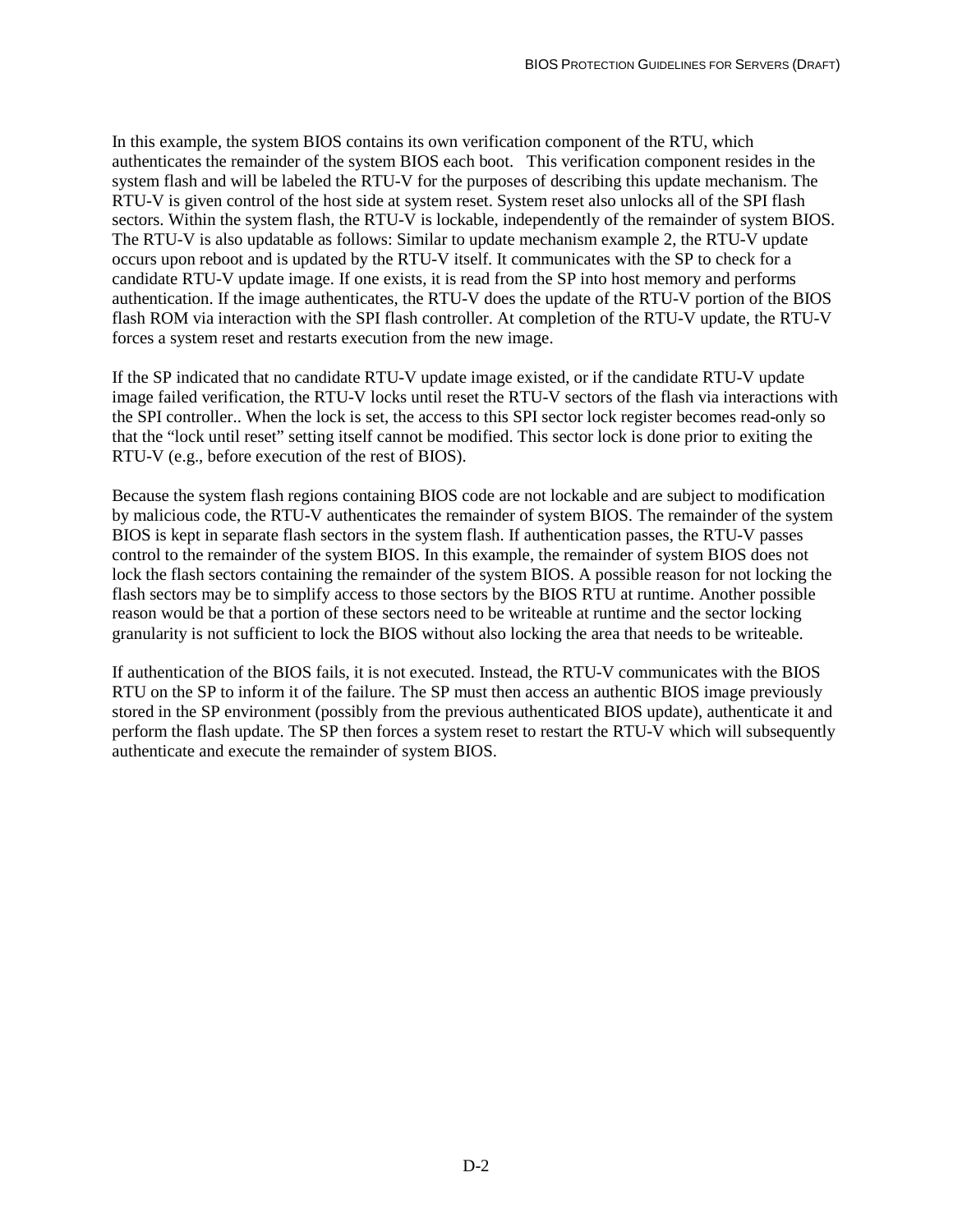#### **Appendix E—Glossary**

Selected terms used in the publication are defined below.

**Basic Input/Output System (BIOS):** Refers collectively to boot firmware based on the conventional BIOS, Extensible Firmware Interface (EFI), and the Unified Extensible Firmware Interface (UEFI).

**Conventional BIOS:** Legacy boot firmware used in many x86-compatible computer systems. Also known as the legacy BIOS.

**Extensible Firmware Interface (EFI):** A specification for the interface between the operating system and the platform firmware. Version 1.10 of the EFI specifications was the final version of the EFI specifications, and subsequent revisions made by the Unified EFI Forum are part of the UEFI specifications.

**Firmware:** Software that is included in read-only memory (ROM).

**Option ROM:** Firmware that is called by the system BIOS. Option ROMs include BIOS firmware on add-on cards (e.g., video card, hard drive controller, network card) as well as modules which extend the capabilities of the system BIOS.

**System Management Mode (SMM):** A high-privilege operating mode found in x86-compatible processors used for low-level system management functions. System Management Mode is only entered after the system generates a System Management Interrupt and only executes code from a segregated block of memory.

**System Flash Memory:** The non-volatile storage location of system BIOS, typically in electronically erasable programmable read-only memory (EEPROM) flash memory on the motherboard. While system flash memory is a technology-specific term, guidelines in this document referring to the system flash memory are intended to apply to any non-volatile storage medium containing the system BIOS.

**Trusted Platform Module (TPM):** A tamper-resistant integrated circuit built into some computer motherboards that can perform cryptographic operations (including key generation) and protect small amounts of sensitive information, such as passwords and cryptographic keys.

**Unified Extensible Firmware Interface (UEFI):** A possible replacement for the conventional BIOS that is becoming widely deployed in new x86-based computer systems. The UEFI specifications were preceded by the EFI specifications.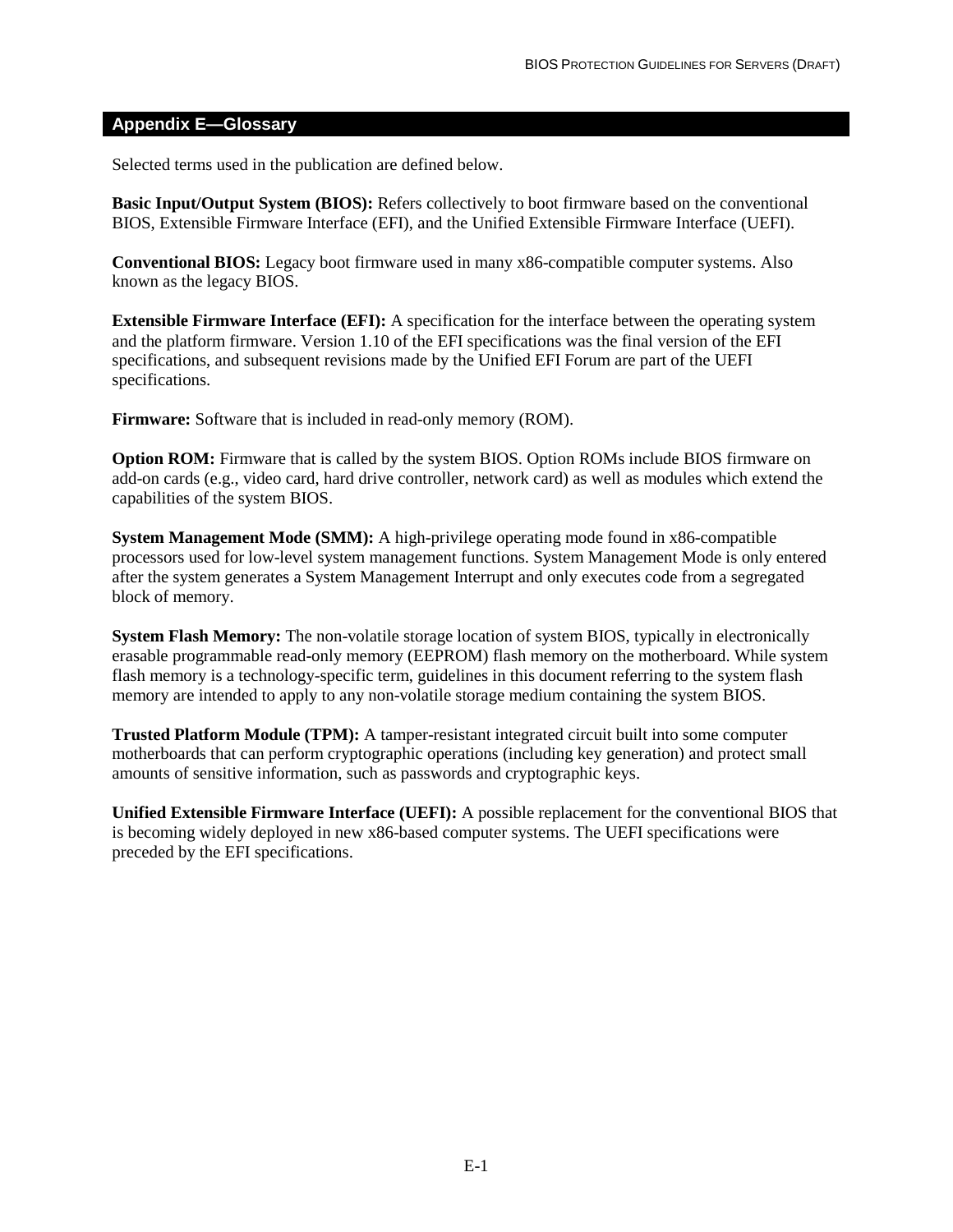# **Appendix F—Acronyms and Abbreviations**

This appendix contains a list of selected acronyms and abbreviations used in the guide.

| <b>ACPI</b>   | Advanced Configuration and Power Interface          |
|---------------|-----------------------------------------------------|
| <b>BIOS</b>   | <b>Basic Input/Output System</b>                    |
| <b>CPU</b>    | <b>Central Processing Unit</b>                      |
| <b>EEPROM</b> | Electrically Erasable Programmable Read-Only Memory |
| EFI           | <b>Extensible Firmware Interface</b>                |
| <b>FIPS</b>   | <b>Federal Information Processing Standard</b>      |
| <b>FISMA</b>  | Federal Information Security Management Act         |
| <b>GPIO</b>   | General Purpose Input/Output                        |
| I2C           | <b>Inter-Integrated Circuit</b>                     |
| 10            | Input/Output                                        |
| <b>HTTP</b>   | Hypertext Transfer Protocol                         |
| IT            | <b>Information Technology</b>                       |
| <b>ITL</b>    | <b>Information Technology Laboratory</b>            |
| <b>LAN</b>    | <b>Local Area Network</b>                           |
| <b>LPC</b>    | Low Pin Count                                       |
| <b>NIST</b>   | National Institute of Standards and Technology      |
| <b>OEM</b>    | Original Equipment Manufacturer                     |
| <b>OMB</b>    | Office of Management and Budget                     |
| <b>OS</b>     | <b>Operating System</b>                             |
| <b>PC</b>     | Personal Computer                                   |
| <b>PCI</b>    | Peripheral Component Interconnect                   |
| <b>ROM</b>    | <b>Read-Only Memory</b>                             |
| <b>RTU</b>    | Root of Trust for Update                            |
| <b>RTU-V</b>  | Root of Trust for Update verification component     |
| SMI           | <b>System Management Interrupt</b>                  |
| <b>SMM</b>    | <b>System Management Mode</b>                       |
| SP            | <b>Service Processor</b>                            |
| SP            | <b>Special Publication</b>                          |
| TPM           | <b>Trusted Platform Module</b>                      |
| UEFI          | Unified Extensible Firmware Interface               |
| <b>USB</b>    | Universal Serial Bus                                |
|               |                                                     |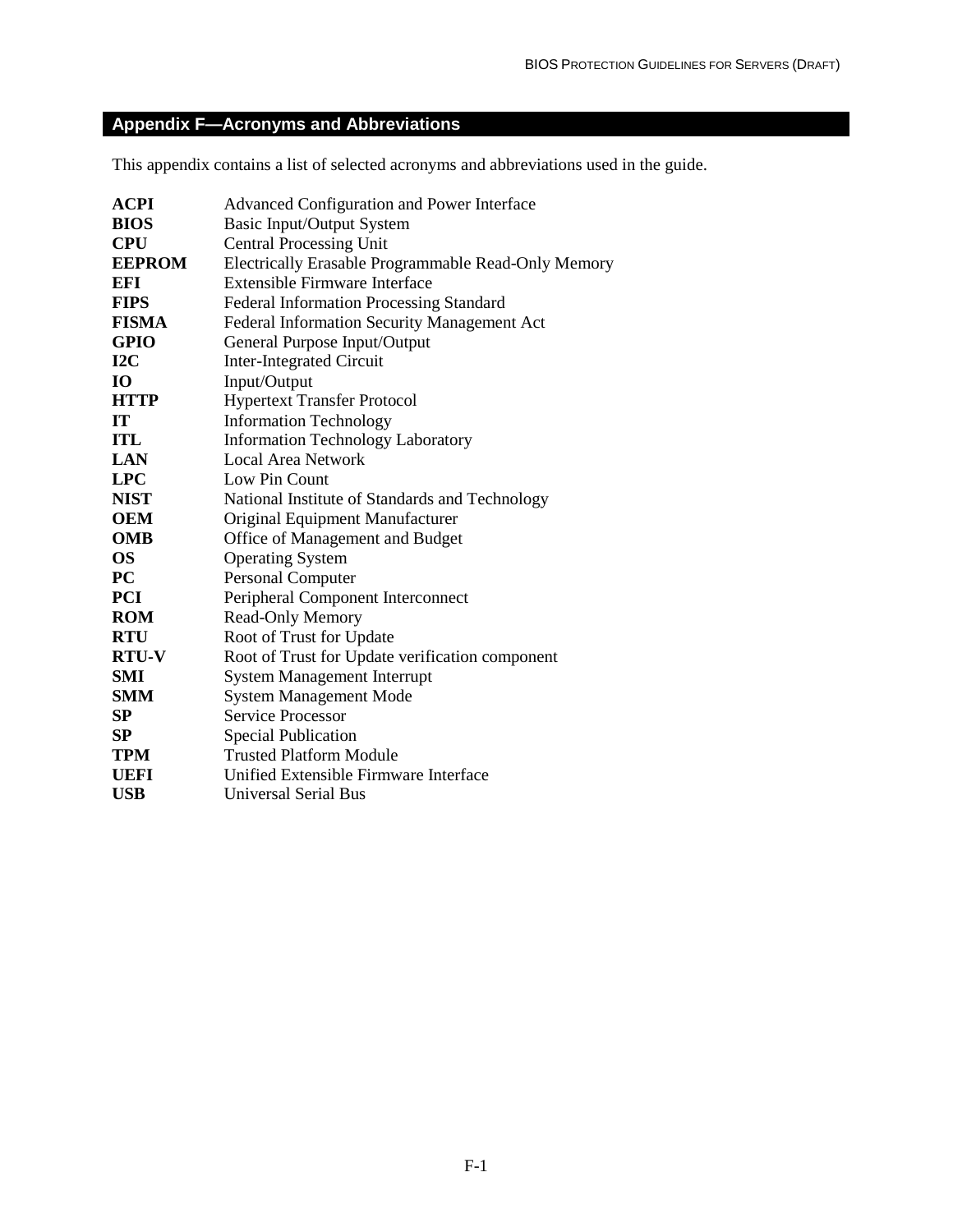#### **Appendix G—References**

The list below provides references for this publication.

- [DuGr09] Loïc Duflot, Olivier Grumelard, Olivier Levillain and Benjamin Morin. "ACPI and SMI handlers: some limits to trusted computing." *Journal in Computer Virology*. Volume 6, Number 4, 353-374. [EFI] *EFI 1.10 Specification*. Intel. 1 November 2003.<http://www.intel.com/technology/efi/> [EmSp08] Shawn Embleton, Sherri Sparks, and Cliff C. Zou. "SMM Rootkits: A New Breed of OS Independent Malware," *Proceedings of 4th International Conference on Security and Privacy in Communication Networks (SecureComm)*, Istanbul, Turkey, September 22-25, 2008. [FIPS180-3] FIPS 180-3, *Secure Hash Standard*. October 2008. [FIPS186-3] FIPS 186-3, *Digital Signature Standard.* June 2009. [Graw09] D. Grawrock. *Dynamics of a Trusted Platform: A Building Block Approach*. Hillsboro, OR: Intel Press, 2009. [Heas07a] J. Heasman. "Firmware Rootkits: A Threat to the Enterprise." Black Hat DC. Washington, DC. 28 February 2007. [http://www.nccgroup.com/Libraries/Document\\_Downloads/02\\_07\\_Firmware\\_Rootkits\\_](http://www.nccgroup.com/Libraries/Document_Downloads/02_07_Firmware_Rootkits_The_Threat_to_the_Enterprise_Black_Hat_Washington_2007_sflb.sflb.ashx) The Threat to the Enterprise Black Hat Washington 2007 sflb.sflb.ashx [Heas07b] J. Heasman. "Hacking the Extensible Firmware Interface." *Black Hat USA*. Las Vegas, NV. 2 August 2007. [https://www.blackhat.com/presentations/bh-usa-](https://www.blackhat.com/presentations/bh-usa-07/Heasman/Presentation/bh-usa-07-heasman.pdf)[07/Heasman/Presentation/bh-usa-07-heasman.pdf](https://www.blackhat.com/presentations/bh-usa-07/Heasman/Presentation/bh-usa-07-heasman.pdf) [Intel03] *Intel Platform Innovation Framework for EFI- Architecture Specification v0.9*. Intel. September 2003.<http://www.intel.com/technology/framework/> [KGH09] A. Kumar, G. Purushottam, and Y. Saint-Hilaire. *Active Platform Management Demystified*. Hillsboro, OR: Intel Press, 2009. [Sal07] Salihun, Darmawan. *BIOS Disassembly Ninjutsu Uncovered*. Wayne, PA: A-LIST, 2007. [SaOr09] A. Sacco, A. Ortéga. "Persistant BIOS Infection." *Phrack*. Issue 66. 6 November 2009. <http://www.phrack.com/issues.html?issue=66&id=7> [SP800-57] NIST SP 800-57, *Recommendation for Key Management – Part 1: General*. March 2007. [SP800-89] NIST SP 800-89, *Recommendation for Obtaining Assurances for Digital Signature Applications.* November 2006. [SP800-131A] NIST SP 800-131A, *Transitions: Recommendation for Transitioning the Use of* 
	- *Cryptographic Algorithms and Key Lengths*. January 2011.